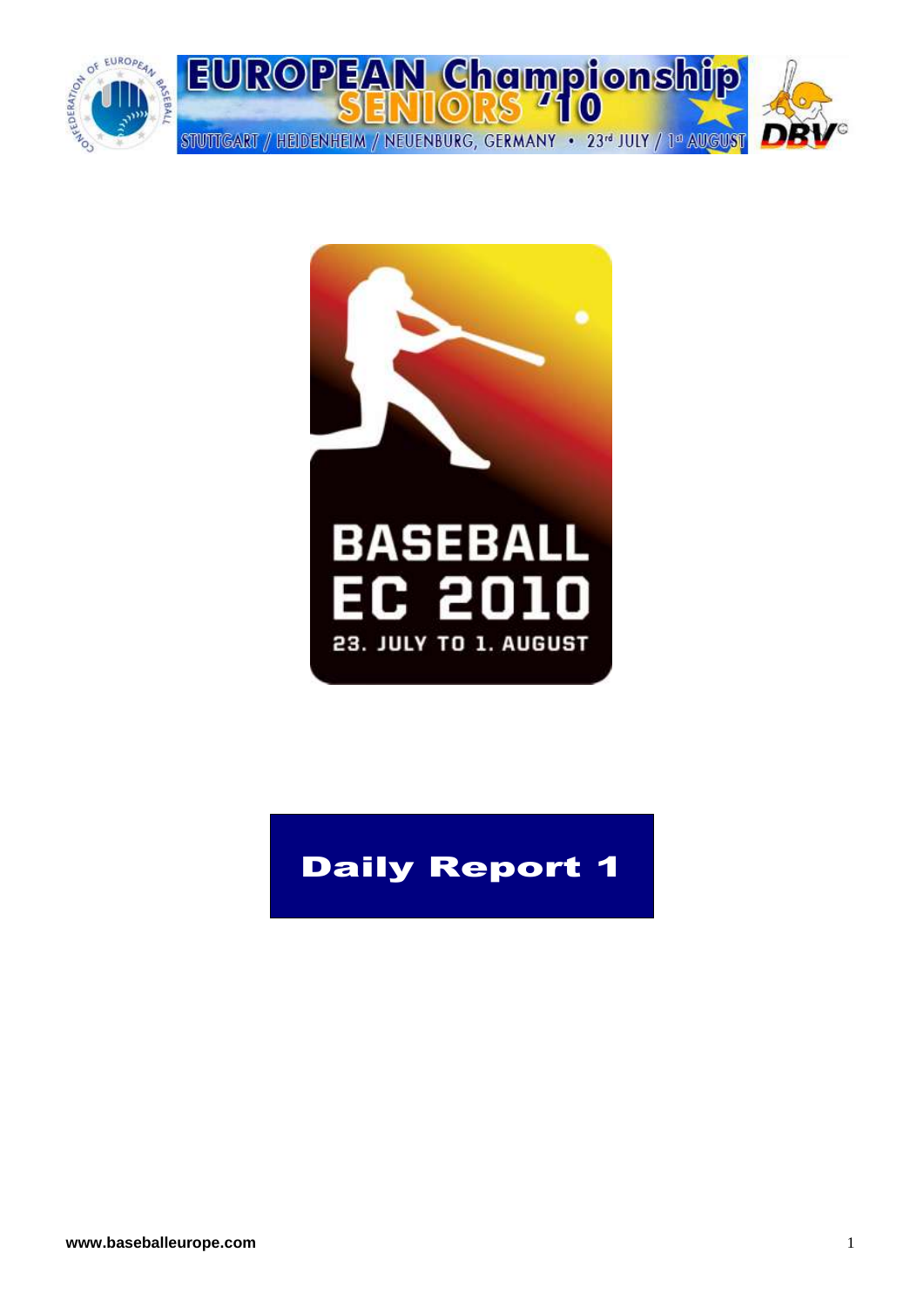

## **Officials**

#### Technical Commission

#### Delegates:



Jan Esselman (NED)

Mobile:+31 (6) 14462375

E-Mail: [esselman@baseballeurope.com](mailto:esselman@baseballeurope.com)



**Frantisek Bunta (SVK)** 

Mobile: +421 (905) 294239

E-Mail: [bunta@baseballeurope.com](mailto:bunta@baseballeurope.com)



**Angelo Fanara (ITA)** 

Mobile: +39 (335) 6077609

E-Mail: [fanara@baseballeurope.com](mailto:fanara@baseballeurope.com)

**Julie** Jean Marie Meurant (FRA)



Mobile:+33 (609) 264581

E-Mail: [meurant@baseballeurope.com](mailto:meurant@baseballeurope.com)



Mobile: +49 (172) 6307474

**Jürgen Elsishans (GER)** 

E-Mail[: elsishans@baseballeurope.com](mailto:elsishans@baseballeurope.com)



**Xavier Mateu (ESP)** 

Mobile: +34 (639) 777265

E-Mail[: mateu@baseballeurope.com](mailto:mateu@baseballeurope.com) **Peter Ström (SWE)** 

Mobile: +46 (70) 4924304

E-Mail[: strom@baseballeurope.com](mailto:strom@baseballeurope.com)



#### Umpires

**www.baseballeurope.com** 2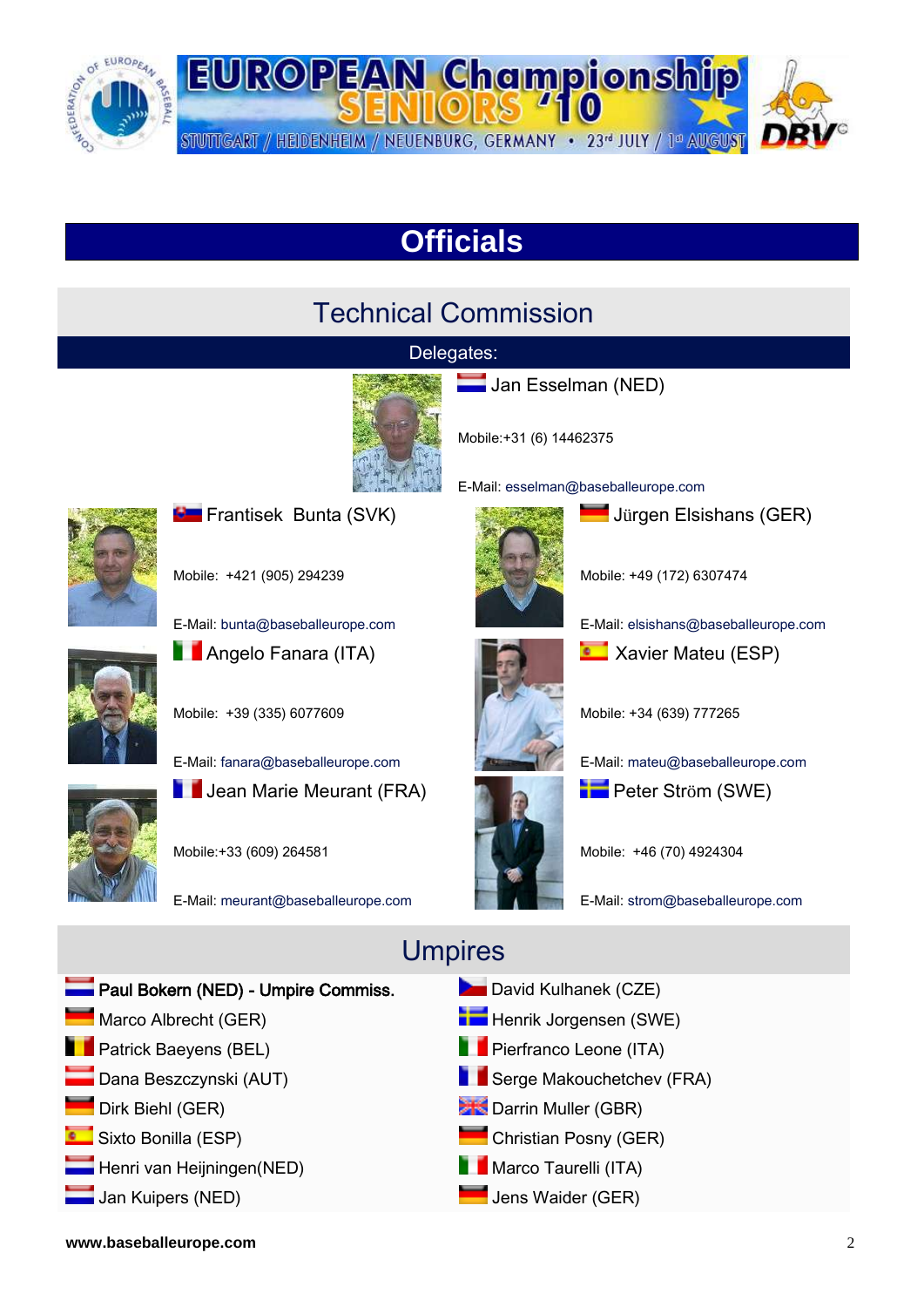

#### Scorekeepers

- 
- Sven Müncheberg (GER) Peter Schulze (GER)
- 
- Malte Neuper (GER)

#### Gerhard Gilk (GER) **Robert Schuhmacher (GER)** Robert Schuhmacher (GER)

- 
- Daniel Nestke (GER) Stephanie Winkler (GER)

#### **Statistics**

Linda Steijger (NED)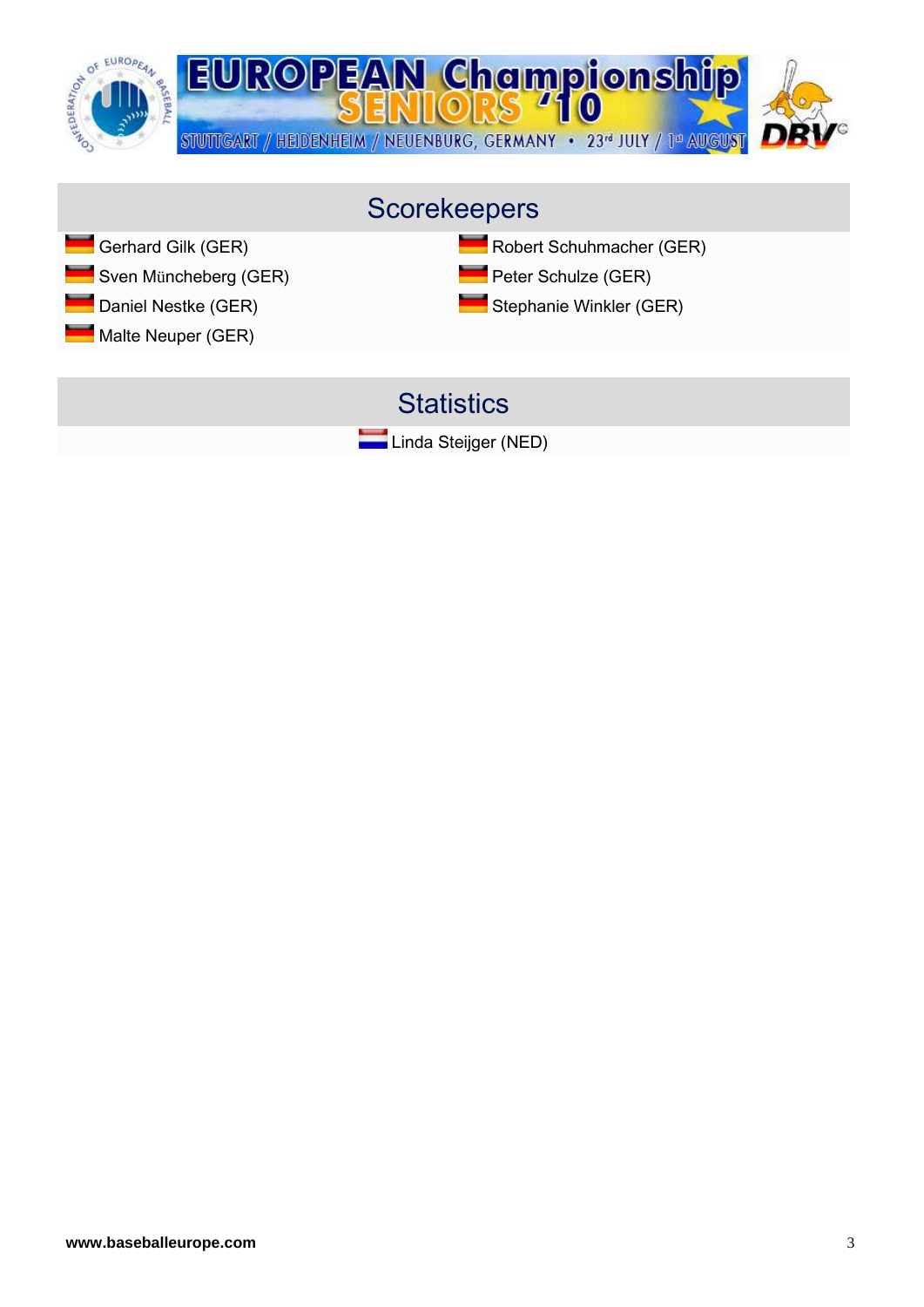

STUTTGART / HEIDENHEIM / NEUENBURG, GERMANY • 23<sup>d</sup> JULY / 1<sup>d</sup> AUGUST



# **Roster**

#### **Belgium**

| ۰. |
|----|
|----|

| ##             | Name                 | Pos           | B/T | Date of birth    |
|----------------|----------------------|---------------|-----|------------------|
| 3              | DELANOY Steven       | OF            | L/R | $16 - 05 - 1983$ |
| $\overline{4}$ | VISCHSCHOONMAKER Yon | P/OF          | R/R | $13 - 03 - 1992$ |
| 5              | KNOLLENBURG Kevin    | ΙF            | R/R | $06 - 01 - 1979$ |
| $\epsilon$     | LAUWERS Sammy        | $\mathcal{C}$ | R/R | $06 - 01 - 1984$ |
| $7\phantom{.}$ | RIBBENS Dennis       | IF            | R/R | $22 - 07 - 1987$ |
| $\mathcal{G}$  | RUTS Sim             | OF/P          | R/R | $20 - 01 - 1987$ |
| 11             | DILLE Benjamin       | IF            | R/R | $13 - 09 - 1986$ |
| 12             | DE JONGH Robbe       | $\mathbf{P}$  | R/R | $05 - 09 - 1990$ |
| 16             | LORRENTOP Tom        | $\mathbf P$   | R/R | $15 - 06 - 1979$ |
| 17             | GONTHIER Yannick     | $\mathsf{P}$  | R/R | $22 - 02 - 1989$ |
| 18             | ANTONACCI Terrence   | $\mathbf{P}$  | R/R | $11 - 02 - 1978$ |
| 20             | DE QUINT Dennis      | IF            | R/R | $31 - 07 - 1985$ |
| 21             | PEERENS Johnny       | IF            | R/R | $21 - 04 - 1979$ |
| 22             | HERSSENS Dave        | OF/C          | R/R | $24 - 02 - 1989$ |
| 23             | ROEVENS Kevin        | $\mathcal{C}$ | R/R | $11 - 10 - 1989$ |
| 24             | VERHEYLEWEGHEN Jamie | OF/IF/P       | L/L | $10 - 08 - 1991$ |
| 25             | HEYRMAN Hans         | IF/C          | R/R | $03 - 08 - 1987$ |
| 27             | VANDENBRANDEN Kenny  | P             | R/R | $25 - 04 - 1988$ |
| 28             | MERTENS Nicky        | OF            | R/R | $27 - 04 - 1987$ |
| 31             | SEL Yannick          | P             | R/L | $13 - 02 - 1983$ |
| 32             | GIORGIADIS Randy     | IF            | R/R | $29 - 10 - 1979$ |
| 37             | SANA Jerome          | IF            | R/R | $24 - 12 - 1981$ |
| 57             | MIGEOT Nicolas       | P             | R/R | $29 - 11 - 1984$ |
| 59             | VAN THILLO Nick      | OF            | R/R | $18 - 04 - 1991$ |
| 34             | HENDRICKX Sven       | MANAGER       |     |                  |
| 35             | LAUWERS Frank        | COACH         |     |                  |
| 19             | PEETERS Kevin        | COACH         |     |                  |
| 15             | MERTENS Eric         | COACH         |     |                  |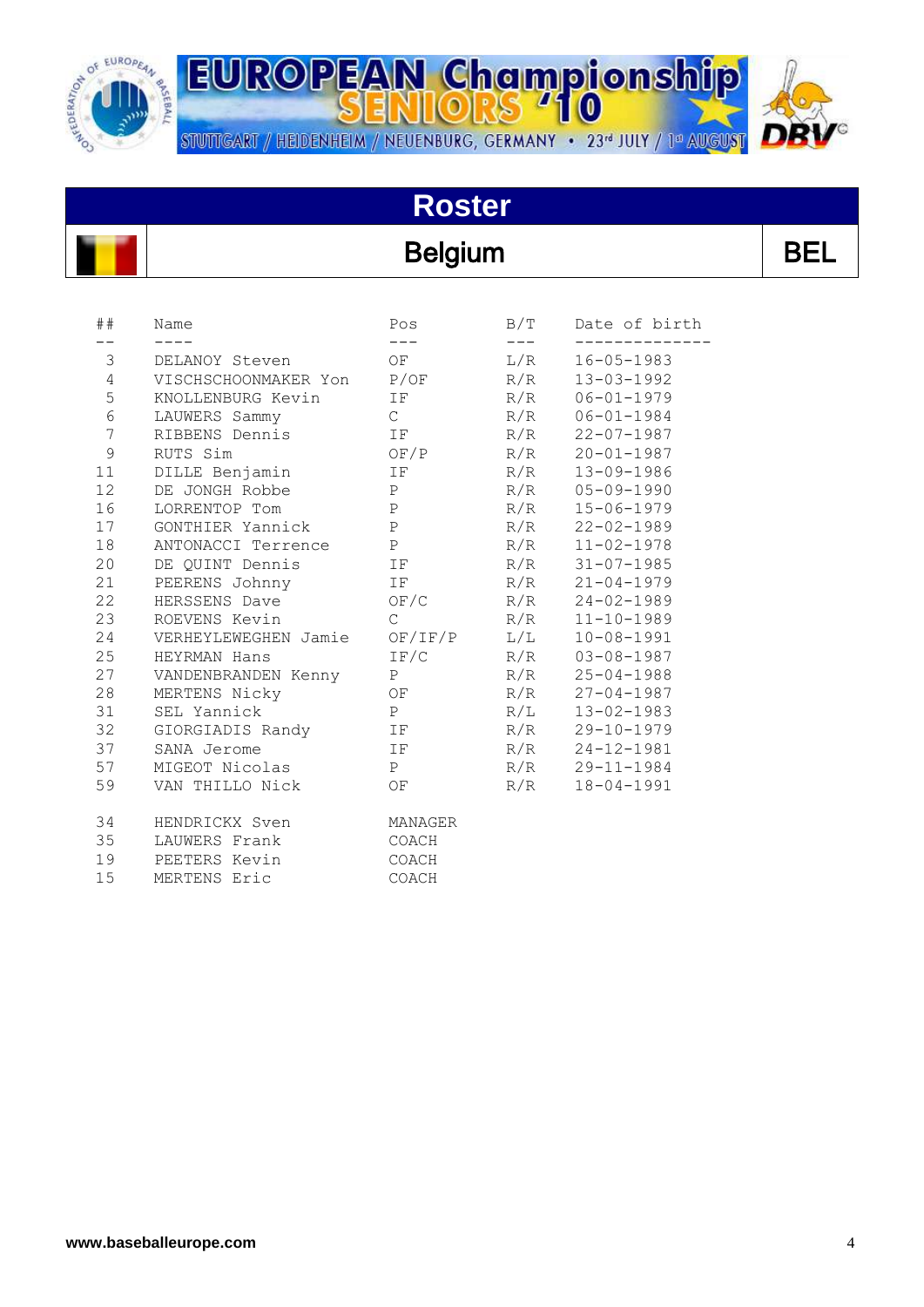

**EUROPEAN Championship** STUTTGART / HEIDENHEIM / NEUENBURG, GERMANY • 23<sup>d</sup> JULY / 1<sup>d</sup> AUGUST



# **Roster**

## Croatia

| ÷.<br>┑<br>,,<br>7<br>◢. |
|--------------------------|
|--------------------------|

| ##               | Name<br>$\frac{1}{2}$   | Pos<br>$\frac{1}{2}$            | $\frac{1}{2}$ | B/T Date of birth |
|------------------|-------------------------|---------------------------------|---------------|-------------------|
| $2 \overline{ }$ | MARCEC Igor             | IF                              | R/R           | $17 - 05 - 1991$  |
| 3 <sup>7</sup>   | LENNOX Michael          | P                               | R/R           | 25-08-1989        |
| $\overline{4}$   | POSPISHIL Jason IF      |                                 | L/R           | $28 - 01 - 1983$  |
| 5                | GOLDSTROM Benjamin C    |                                 | R/R           | 17-09-1987        |
| 6                | GALES Slobodan          | OF                              | L/L           | $09 - 05 - 1988$  |
| $7\overline{ }$  | HODZIC-HRSAK Jasmin IF  |                                 | R/R           | 19-08-1992        |
| 8                | KARIN Pavao             | $\Gamma$ $\Gamma$               |               | $L/L$ 07-08-1990  |
| 9                | RAJACIC Stefan          | $\mathbb{I} \, \mathbf{F}$      | R/R           | $15 - 03 - 1991$  |
| 10               | DABO Matko              | $\mathbb P$                     | R/R           | $01 - 01 - 1990$  |
|                  | 13 GROFELNIK Matija     | P                               | R/R           | $21 - 01 - 1980$  |
|                  | 14 FARKAS Marin         | P                               |               | $L/L$ 15-08-1988  |
|                  | 15 RACIC Ivan           | OF                              |               | R/R 09-10-1984    |
| 16               | LEKIC Goran             | $\mathbb{C}$                    | R/R           | $25 - 10 - 1984$  |
|                  | 17 BERECKA Filip        | OF                              | R/R           | 29-12-1984        |
|                  | 18/12 TOLJANIC Hrvoje P |                                 |               | R/R 17-06-1991    |
|                  | 19 NENADIC Branko       | OF                              | R/R           | $22 - 01 - 1974$  |
| 21               | LEVAK Danijel           | $\mathbb P$                     | R/R           | $26 - 08 - 1989$  |
|                  | 22 KRESNIK Denis        | P                               | R/R           | $20 - 09 - 1987$  |
|                  | 23 MANOJLOV Mario       | $\Gamma$ is the set of $\Gamma$ |               | R/R 02-12-1984    |
|                  | 24 VUKMIROVIC Marin     | P                               | R/R           | $14 - 06 - 1991$  |
|                  | 26/11 VUKOSAV Ivo       | $\mathsf C$                     | R/R           | $20 - 07 - 1990$  |
|                  | 91 PEREIRA Ernesto      | P                               | L/L           | $06 - 05 - 1982$  |
|                  | CALDERONE Jeff          | MANAGER                         |               |                   |
|                  | KARIN Krunoslav         | MANAGER                         |               |                   |
|                  | TOVAR Carlos            | COACH                           |               |                   |
|                  | SEGHER Igor             | COACH                           |               |                   |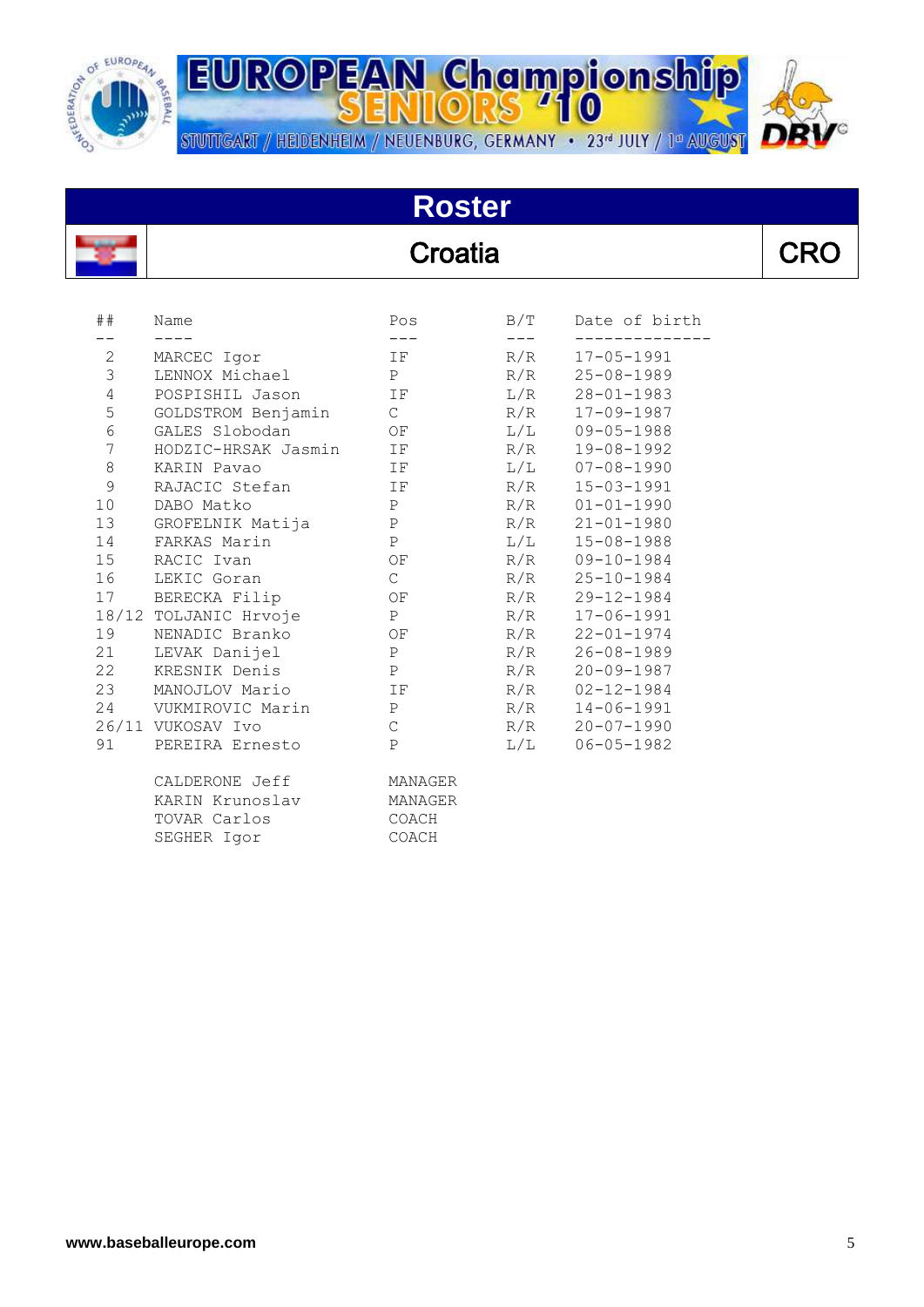

STUTTGART / HEIDENHEIM / NEUENBURG, GERMANY • 23<sup>d</sup> JULY / 1<sup>d</sup> AUGUST

## **Roster**

**EUROPEAN Championship** 

#### Czech Republic **CZE**

| ##                             | Name             | Pos                | B/T | Date of birth                        |
|--------------------------------|------------------|--------------------|-----|--------------------------------------|
|                                |                  |                    |     |                                      |
| $\mathbf{1}$<br>$\mathfrak{Z}$ | NAVRATIL Ales    | OF<br>$\mathbf{P}$ | L/R | $15 - 10 - 1973$<br>$24 - 09 - 1989$ |
|                                | JELINEK Vojtech  |                    | R/L |                                      |
| 4                              | BAROCH Petr      | IF                 | L/R | $03 - 04 - 1982$                     |
| 6                              | BOKAJ Boris      | $\mathbf{P}$       | R/R | $03 - 08 - 1986$                     |
| 10 <sup>°</sup>                | PROCHAZKA Radek  | $\mathbf{P}$       | R/R | $01 - 05 - 1978$                     |
| 11                             | GAJDOS Marian    | $\mathsf{P}$       | R/L | $16 - 02 - 1977$                     |
| 13                             | SCHNEIDER Martin | IF/P               | R/R | $04 - 03 - 1986$                     |
| 15                             | VOJAK Jakub      | $\mathsf{C}$       | R/R | $05 - 01 - 1985$                     |
| 16                             | DRABEK Jan       | IF                 | R/R | $29 - 11 - 1982$                     |
| 17                             | SLADEK Jakub     | IF                 | L/R | $17 - 02 - 1990$                     |
| 18                             | DRONG Martin     | IF                 | R/R | $22 - 12 - 1986$                     |
| 21                             | POLANSKY Tomas   | IF                 | L/R | $16 - 06 - 1981$                     |
| 22                             | REHACEK Jan      | P                  | R/L | $01 - 12 - 1986$                     |
| 23                             | CHROUST Radim    | P/C                | L/R | $27 - 10 - 1988$                     |
| 24                             | BUDSKY Pavel     | IF                 | R/R | $30 - 10 - 1973$                     |
| 25                             | MALIK Jakub      | OF                 | R/R | $11 - 07 - 1984$                     |
| 26                             | HRUSOVSKY Karel  | OF                 | L/R | $29 - 04 - 1981$                     |
| 28                             | HOMOLKA Jan      | IF/P               | R/R | $29 - 09 - 1980$                     |
| 29                             | HAJTMAR Jakub    | IF.                | R/R | $14 - 06 - 1987$                     |
| 33                             | CECH Petr        | $\mathsf C$        | L/R | $13 - 10 - 1987$                     |
| 36                             | KUBAT Leos       | P                  | R/R | $15 - 07 - 1980$                     |
| 39                             | VESELY Martin    | OF                 | L/R | $11 - 02 - 1979$                     |
| 44                             | ONDRACEK Michal  | OF                 | R/R | $25 - 12 - 1989$                     |
| 46                             | MINARIK Petr     | $\mathbf{P}$       | R/R | $04 - 07 - 1984$                     |
|                                |                  |                    |     |                                      |
| 19                             | NASNAL Arnost    | MANAGER            |     |                                      |
| 48                             | McCARTHY Greq    | COACH              |     |                                      |
| 10                             | PROCHAZKA Radek  | COACH              |     |                                      |
| 71                             | RUBES Jan        | COACH              |     |                                      |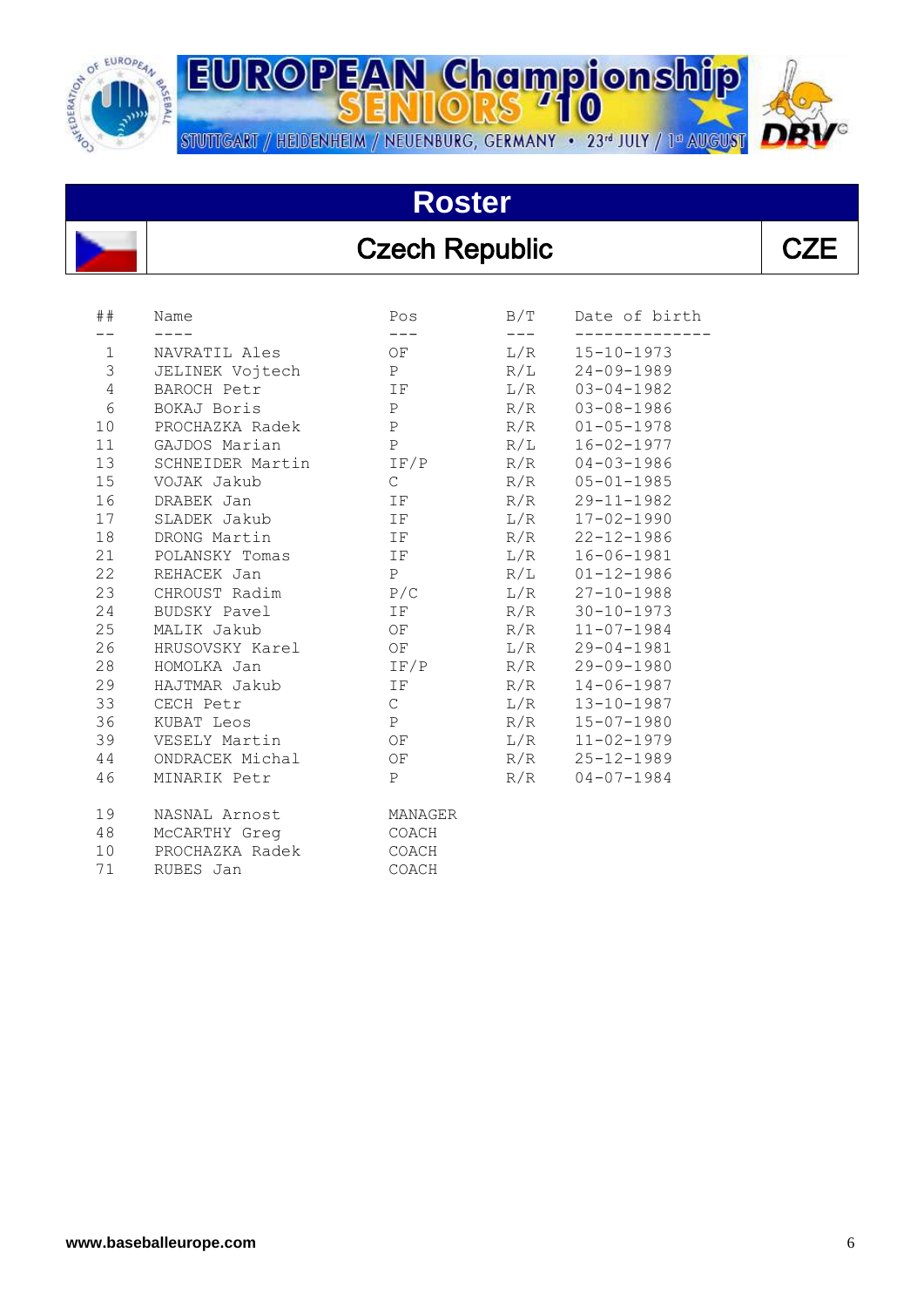

**EUROPEAN Championship** STUTTGART / HEIDENHEIM / NEUENBURG, GERMANY · 23<sup>d</sup> JULY / 1<sup>d</sup> AUGUST



# **Roster**

#### **France**

|--|

| ##              | Name              | Pos<br>$---$  | B/T | Date of birth    |
|-----------------|-------------------|---------------|-----|------------------|
|                 | HEREAUD Carlos    | IF            | R/R | $20 - 02 - 1986$ |
| $\mathbf 1$     | LEFEVRE Maxime    | IF            | B/R | $17 - 02 - 1991$ |
| 3               | CASTILLO Arold    | P             | R/R | $28 - 12 - 1979$ |
| $\overline{4}$  | BROWN Felix       | IF            | B/R | $14 - 03 - 1989$ |
| 5               | HAGIWARA Kenji    | OF            | R/R | $05 - 05 - 1986$ |
| $6\,$           | PIQUET Anthony    | P             | R/R | $03 - 08 - 1980$ |
| 10 <sub>o</sub> | MEURANT Samuel    | P             | R/R | $10 - 10 - 1972$ |
| 11              | NAVARRO Joris     | $\mathbf{P}$  | R/R | $05 - 10 - 1990$ |
| 12              | ALLEMAND Robin    | IF            | R/R | $06 - 05 - 1987$ |
| 13              | MARCHE Boris      | $\mathcal{C}$ | R/R | $25 - 05 - 1981$ |
| 14              | SAMER Jean        | C/OF          | R/R | $01 - 08 - 1991$ |
| 15              | PIOUET Luc        | IF            | R/R | $05 - 07 - 1981$ |
| 16              | PEYRICHOU Florian | IF            | R/R | $06 - 11 - 1985$ |
| 18              | CROS Greogory     | P             | R/R | $07 - 09 - 1988$ |
| 19              | MARTINEZ S Romain | OF/IF         | R/R | $13 - 03 - 1985$ |
| 20              | WILLIAMS Omar     | C/IF          | R/R | $11 - 12 - 1991$ |
| 23              | GAUTHIER David    | C/IF          | R/R | $04 - 06 - 1987$ |
| 24              | FESSY Gaspard     | OF            | R/R | $17 - 03 - 1983$ |
| 25              | ROUSSEAU Jerome   | IF            | R/R | $14 - 01 - 1980$ |
| 26              | DUBAUT Nicolas    | P             | R/R | $31 - 01 - 1982$ |
| 27              | BERT Joris        | OF            | L/L | $16 - 05 - 1987$ |
| 28              | LEMESTRE Pierrick | $\mathbf{P}$  | R/R | $06 - 09 - 1982$ |
| 22              | VIREY Sylvain     | MANAGER       |     |                  |
| 7               | PROOST Fabien     | COACH         |     |                  |
| 17              | HAAR John         | COACH         |     |                  |
| $\mathsf 9$     | ZEILSTRA Jeff     | COACH         |     |                  |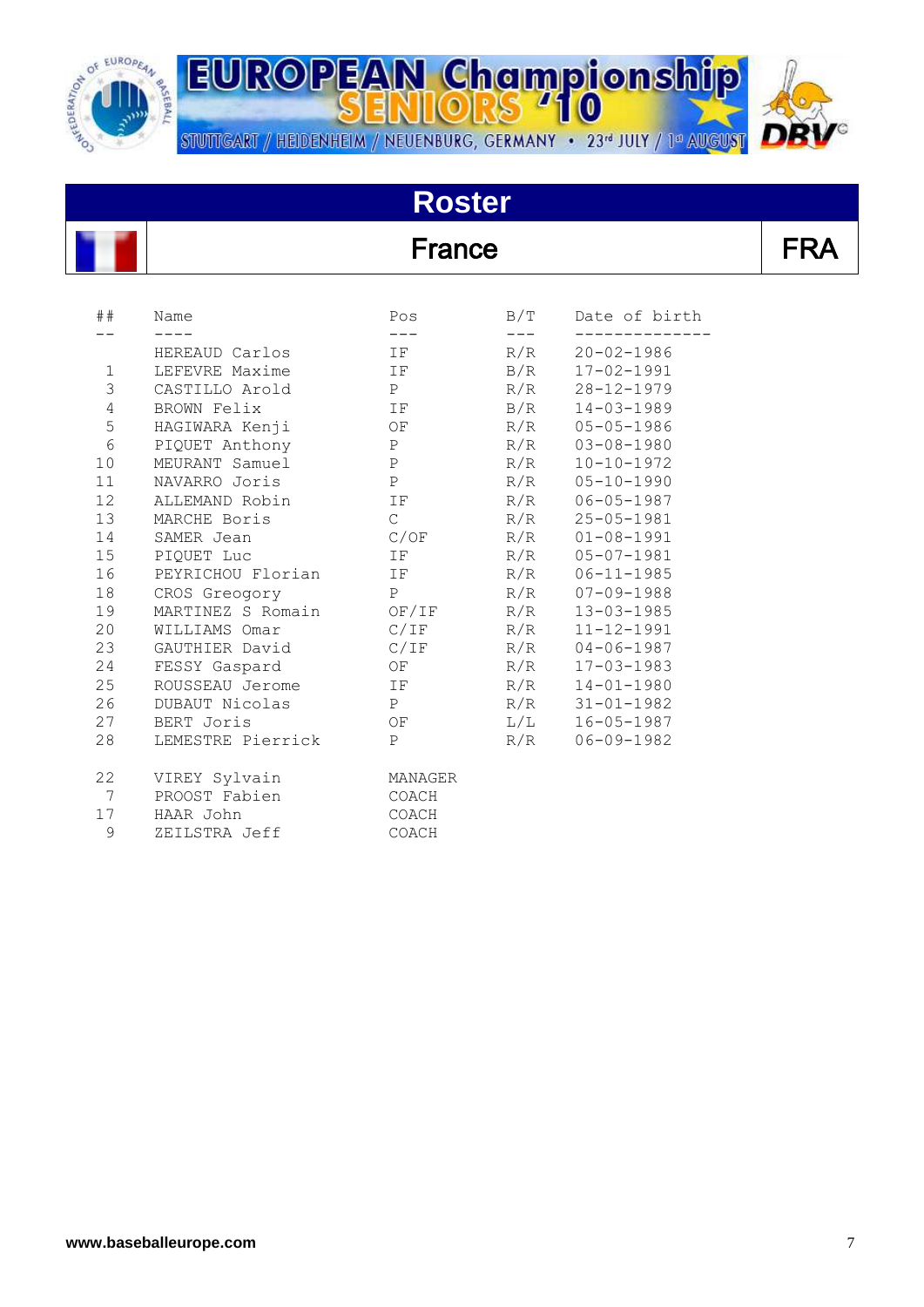

## **Roster**

#### Germany GER

| ##              | Name<br>$- - - -$      | Pos<br>$\frac{1}{2}$                                          | B/T          | Date of birth    |
|-----------------|------------------------|---------------------------------------------------------------|--------------|------------------|
| $\mathbf{2}$    | LUTZ Sacha             | $OF$ and $\overline{F}$ and $\overline{F}$ and $\overline{F}$ | $---$<br>R/R | $29 - 10 - 1983$ |
| $\overline{4}$  | HOWARD Philipp         | IF/OF                                                         | R/R          | $10 - 09 - 1987$ |
| 5               | DEWALD Martin          | P/OF                                                          | R/R          | $05 - 03 - 1986$ |
| $6\,$           | ALMSTETTER Martin P    |                                                               | L/L          | 19-06-1979       |
| $\sqrt{ }$      | HEILMANN Eugen P       |                                                               | R/R          | $12 - 07 - 1981$ |
| 8               | HARTINGER Dominik P    |                                                               | R/R          | $26 - 01 - 1983$ |
| 9               | MARQUEZ R Enorbel P    |                                                               | L/L          | $11 - 12 - 1974$ |
| 11              | UELSCHEN Julius        | OF                                                            | R/R          | $25 - 05 - 1990$ |
| 12              | WULF Dominik           | $\mathbb{T} \to$                                              | R/R          | $15 - 08 - 1982$ |
| 14              | SPEER Jendrick IF      |                                                               | R/R          | $26 - 09 - 1980$ |
| 15              | HOFFSCHILD Philipp P   |                                                               | R/R          | $05 - 01 - 1984$ |
|                 | 16 GUHRING Simon       | C/OF                                                          | R/R          | $14 - 07 - 1983$ |
| 17              | BASSEL Cedric          | OF                                                            | R/R          | $27 - 12 - 1985$ |
| 19              | SCKAER Moritz P        |                                                               | R/R          | $26 - 02 - 1986$ |
| 21              | MARTINEZ Edward IF     |                                                               | R/R          | $06 - 06 - 1974$ |
| 23              | BOLDT Maximillian UT   |                                                               | R/R          | $09 - 01 - 1988$ |
| 24              | HOPFENSPERGER Klaus OF |                                                               | R/R          | $18 - 01 - 1981$ |
| 25              | HENKENJOHANN Tim P     |                                                               | R/R          | $03 - 09 - 1980$ |
| 28              | GLASER Ludwig          | IF                                                            | R/R          | 19-12-1987       |
| 29              | HUGHES Andre           | P                                                             | L/L          | $01 - 01 - 1985$ |
| 30              | WINKLER Markus         | $\mathbb P$                                                   | R/R          | 18-12-1981       |
| 31              | GRUBER Robert          | OF                                                            | R/R          | $05 - 04 - 1982$ |
| 32              | HARTKOPF Nils          | P/IF                                                          | R/R          | $18 - 03 - 1986$ |
| 33              | HOWARD Christopher     | $\mathbb C$                                                   | R/R          | $11 - 02 - 1989$ |
| 10 <sub>o</sub> | FRADY Greg             | MANAGER                                                       |              |                  |
| 27              | WILLIAMS Troy          | COACH                                                         |              |                  |
| 20              | JOHNSON Omar           | COACH                                                         |              |                  |
| 18              | BOETH Tim              | COACH                                                         |              |                  |
| 22              | FRIES Dirk             | COACH                                                         |              |                  |



 $\overline{a}$ 

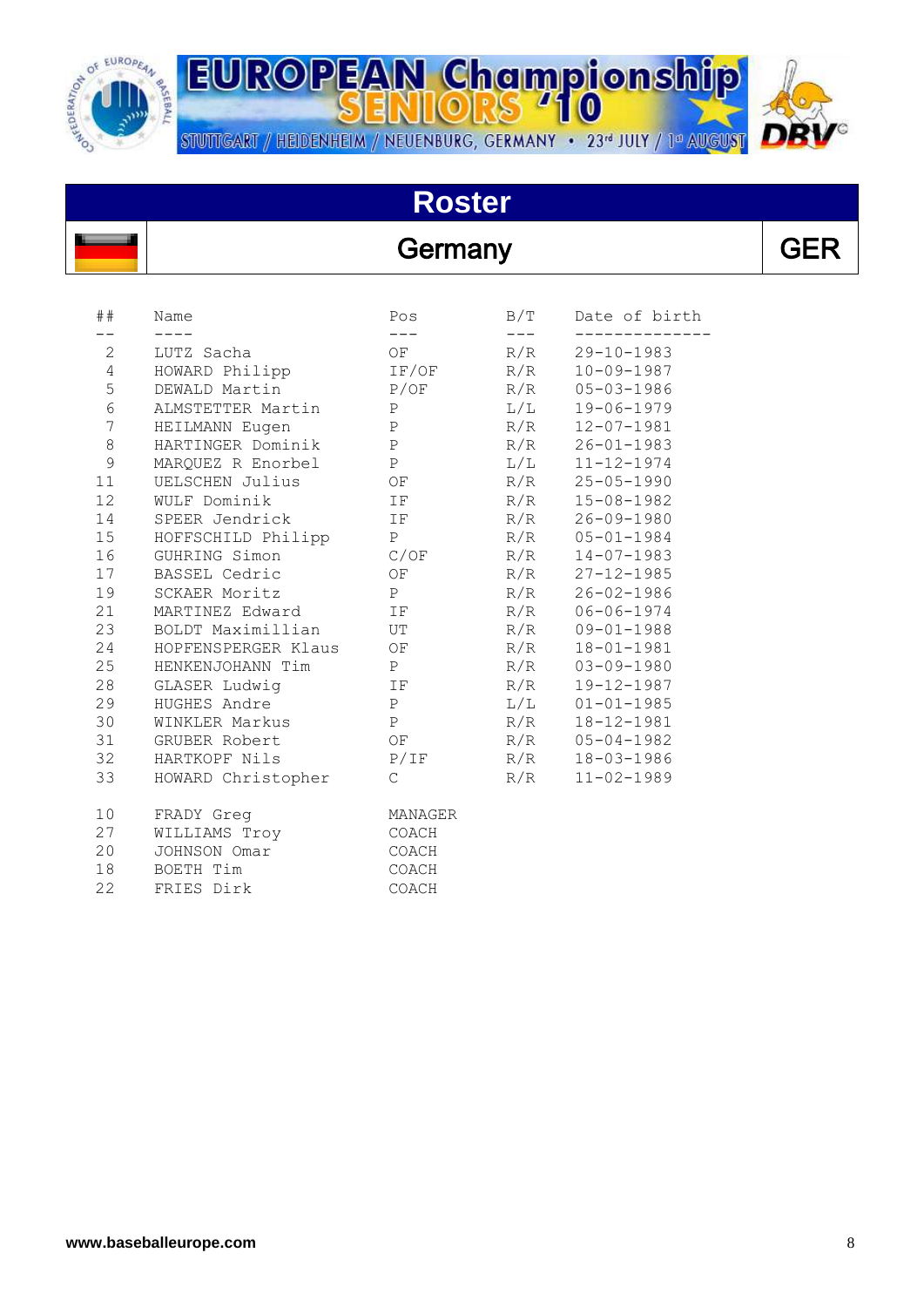

STUTTGART / HEIDENHEIM / NEUENBURG, GERMANY • 23<sup>d</sup> JULY / 1<sup>d</sup> AUGUST

#### **Roster**

**EUROPEAN Championship** 

#### Great Britain **GBR**

| ##             | Name              | Pos                             | B/T | Date of birth    |
|----------------|-------------------|---------------------------------|-----|------------------|
|                |                   |                                 |     |                  |
| $\overline{2}$ | MARCELINO Bradley | OF                              | L/L | $27 - 02 - 1982$ |
| 5              | CUNLIFFE Brendan  | $\mathbf{P}$                    | L/L | $28 - 10 - 1984$ |
| 6              | COLLINS Henry     | OF                              | R/R | $14 - 01 - 1981$ |
| 8              | RENERY Michael    | P                               | R/R | $14 - 08 - 1981$ |
| 10             | JOHNSON Michael   | P/IF                            | R/R | $29 - 11 - 1987$ |
| 12             | LINTERN George    | IF/OF                           | R/R | $20 - 11 - 1986$ |
| 14             | WHITEHEAD Samuel  | IF                              | R/R | $13 - 12 - 1982$ |
| 15             | FALLS Christopher | $\Gamma$ is the set of $\Gamma$ | R/R | $17 - 03 - 1983$ |
| 16             | WILEY Samuel      | IF                              | R/R | $13 - 12 - 1982$ |
| 17             | TRASK Michael     | P/OF                            | R/R | $06 - 07 - 1990$ |
| 19             | GIESCHEN Ted      | $\mathbf{P}$                    | L/L | $24 - 10 - 1991$ |
| 20             | KLIJN Richard     | P/OF                            | R/R | $19 - 01 - 1990$ |
| 21             | MOTTL Jeffrey     | P                               | R/R | $29 - 07 - 1988$ |
| 22             | HORNOSTAJ Aaron   | IF                              | L/R | $19 - 05 - 1983$ |
| 23             | TRASK Ryan        | IF/OF                           | R/R | $25 - 07 - 1985$ |
| 24             | LINTERN William   | IF                              | R/R | $09 - 05 - 1984$ |
| 25             | MCGRAW Matthew    | OF                              | R/R | $24 - 06 - 1985$ |
| 26             | EVANS Mitch       | IF                              | R/R | $11 - 04 - 1981$ |
| 27             | MACK Ethan        | P/OF                            | R/R | $27 - 06 - 1992$ |
| 30             | SMITH Alexander   | $\mathbf P$                     | R/R | $01 - 03 - 1981$ |
| 31             | SPRAGG Stephen    | $\mathbf{P}$                    | B/R | $06 - 02 - 1983$ |
| 32             | ROMANCHUK Evan    | UT                              | L/R | $17 - 02 - 1985$ |
| 33             | ESSERY Brian      | P                               | R/R | $31 - 07 - 1974$ |
|                | GREENBERG Jason   | MANAGER                         |     |                  |
| 11             | DOYLE John P      | COACH                           |     |                  |
| 29             | DEMPSTER Samuel   | COACH                           |     |                  |
|                | DEAN Alan         | COACH                           |     |                  |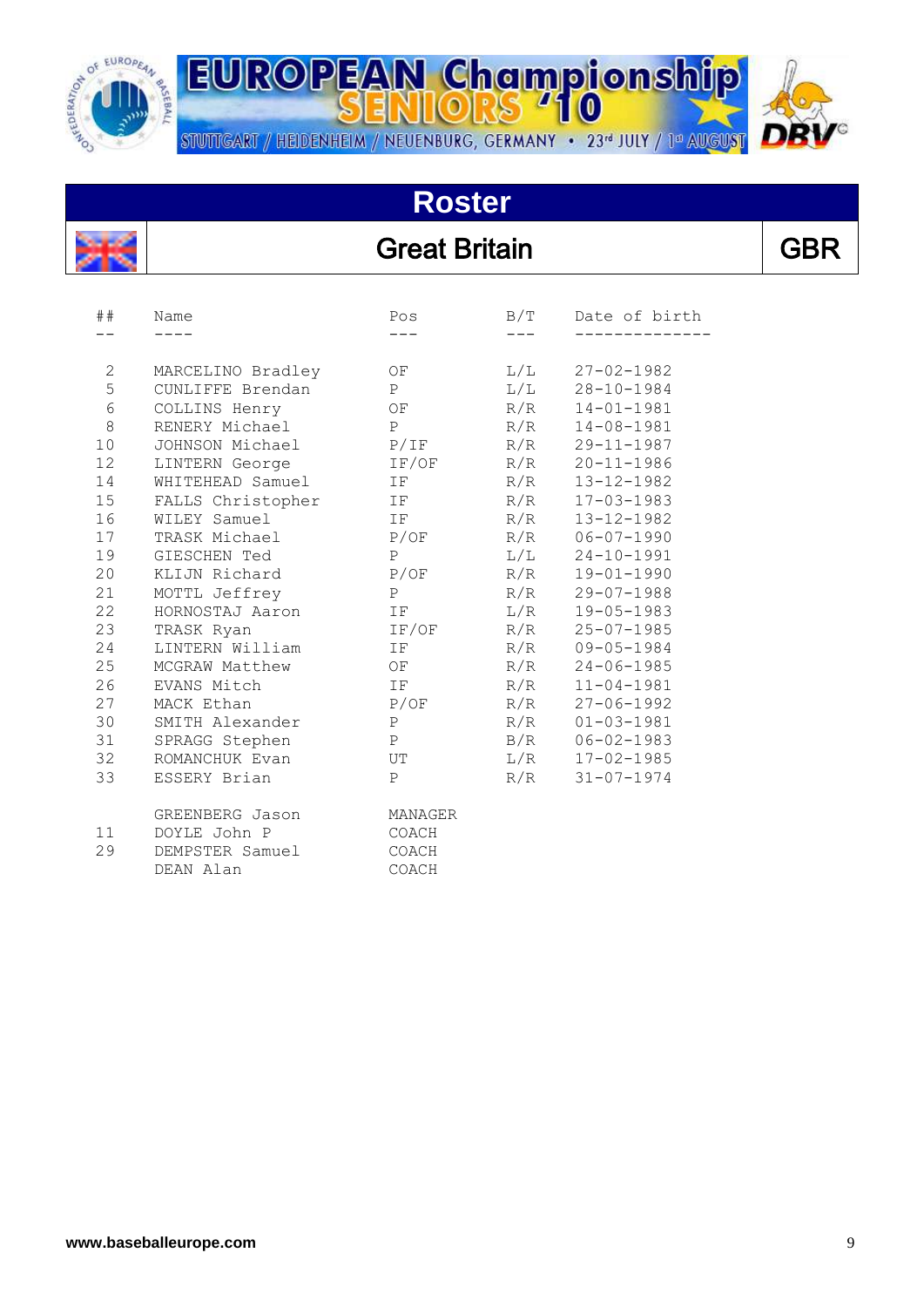

å,

 $\overline{a}$ 

**EUROPEAN Championship** STUTTGART / HEIDENHEIM / NEUENBURG, GERMANY · 23<sup>rd</sup> JULY / 1ª AUGUST

# **Roster**

#### Greece

| ##             | Name                 | Pos          | B/T | Date of birth    |
|----------------|----------------------|--------------|-----|------------------|
|                |                      |              |     |                  |
| 4              | APOSTOLOPOULOS Ioann | IF           | R/R | $04 - 12 - 1971$ |
| 5              | KOUTSOANTONAKIS M    | IF           | R/R | $09 - 02 - 1979$ |
| $6\,$          | KANELLOPOULOS Konsta | P            | R/R | $18 - 11 - 1992$ |
| $\overline{7}$ | PANAGOTACOS Constant | OF           | R/R | $07 - 05 - 1979$ |
| $\,8\,$        | PAPPAS Erik D        | IF           | R/R | $25 - 04 - 1966$ |
| $\mathcal{G}$  | BRACK Andrew J       | $\, {\bf P}$ | L/L | $07 - 12 - 1977$ |
| 10             | DEMETRAL James C     | ΙF           | R/R | $08 - 12 - 1969$ |
| 11             | WARREN Max J         | $\mathsf{P}$ | R/R | $03 - 10 - 1985$ |
| 13             | MELECHES Meleti R    | $\, {\bf P}$ | L/L | $07 - 01 - 1977$ |
| 14             | KAPOTHANASIS Constan | $\, {\bf P}$ | R/R | $06 - 04 - 1988$ |
| 15             | MAESTRALES Peter G   | OF           | R/R | $04 - 07 - 1979$ |
| 20             | PALOS Stephen H      | $\mathsf{C}$ | R/R | $08 - 03 - 1981$ |
| 21             | THEODOROU Nicholas   | ΙF           | R/R | $07 - 06 - 1975$ |
| 23             | TSERONIS Thomas      | OF           | B/R | $26 - 04 - 1982$ |
| 24             | LEMONIS Christopher  | $\, {\bf P}$ | L/L | $21 - 08 - 1973$ |
| 25             | KARKATSELOS Efthymio | $\, {\bf P}$ | R/L | $01 - 10 - 1984$ |
| 26             | ROMPINSON Christofor | $\mathbf{P}$ | R/R | $18 - 08 - 1972$ |
| 28             | PIPERGIAS Georgios   | Ρ            | R/R | $27 - 12 - 1973$ |
| 30             | CHEILAKIS Panagiotis | ΙF           | R/R | $28 - 02 - 1983$ |
| 32             | GAZIS Dimitrios      | $\mathsf{C}$ | R/R | $02 - 07 - 1976$ |
| 33             | MARKOU Athanasios    | OF           | R/R | $12 - 12 - 1982$ |
| 36             | ARGYROPOULUS Angelos | 0F           | R/R | $29 - 01 - 1971$ |
| 37             | CHATZIKYRIAKOS Dimit | P            | R/R | $01 - 08 - 1977$ |
|                | 38/27 ZACHOS Jason   | OF           | B/R | $14 - 12 - 1976$ |
| 19             | ESSIAN James         | MANAGER      |     |                  |
| $\mathbf{1}$   | RISKAS Mike          | COACH        |     |                  |
| 54             | MAZARAKIS Stamos     | COACH        |     |                  |
| 39             | VREONIS Josep        | COACH        |     |                  |
| 16             | JOSEPH Mel           | COACH        |     |                  |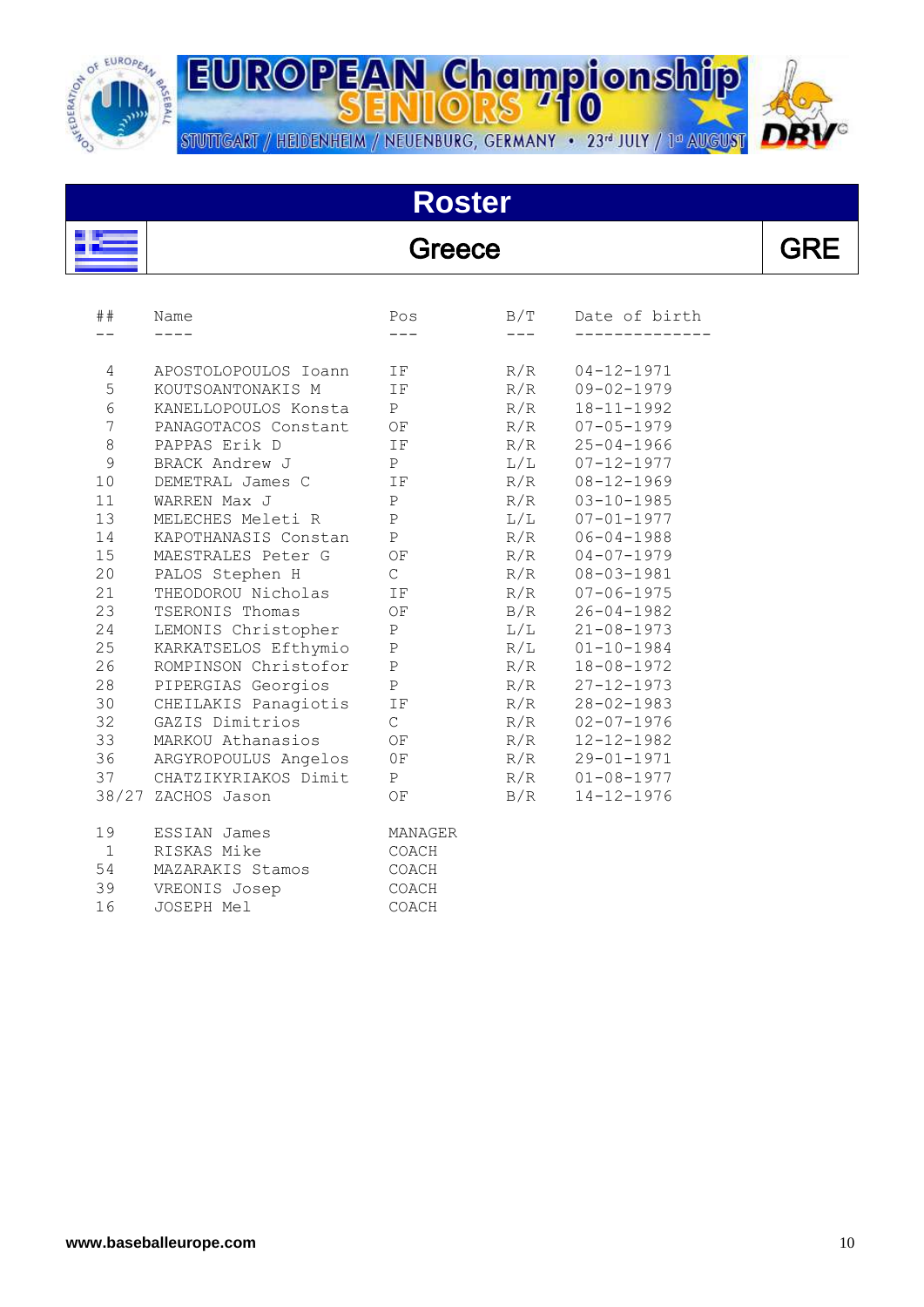

**EUROPEAN Championship** STUTTGART / HEIDENHEIM / NEUENBURG, GERMANY • 23<sup>d</sup> JULY / 1<sup>d</sup> AUGUST

# **Roster**

## Italy

| ##            | Name                 | Pos          | B/T | Date of birth    |
|---------------|----------------------|--------------|-----|------------------|
| $\mathbf 1$   | SANTORA Jack         | IF           | B/R | $06 - 10 - 1976$ |
| 3             | GRANATO Anthony      | IF           | R/R | $18 - 03 - 1981$ |
| 4             | DESIMONI Stefano     | OF           | L/L | $12 - 04 - 1980$ |
| $6\,$         | INFANTE Juan C       | ΙF           | B/R | $08 - 10 - 1981$ |
| $\mathcal{G}$ | MAZZUCA Joseph       | ΙF           | R/R | $21 - 05 - 1981$ |
| 11            | CICATELLO Justin J   | Ρ            | R/R | $06 - 03 - 1984$ |
| 13            | CORRADINI Roberto    | $\, {\bf P}$ | R/R | $23 - 09 - 1978$ |
| 14            | ANGRISANO Juan P     | $\mathsf{C}$ | R/R | $08 - 04 - 1980$ |
| 16            | GRIFANTINI Marco M   | $\, {\bf P}$ | R/R | $17 - 09 - 1985$ |
| 18            | PEZZULLO Carlos A    | $\, {\bf P}$ | L/L | $18 - 10 - 1982$ |
| 22            | AMBROSINO Paolino    | ΟF           | R/R | $17 - 02 - 1989$ |
| 25            | AVAGNINA Lorenzo     | OF           | L/L | $14 - 11 - 1980$ |
| 26            | GIZZI Jairo R        | IF           | L/L | $21 - 07 - 1971$ |
| 27            | COOPER Christopher   | $\mathbf P$  | L/L | $31 - 10 - 1978$ |
| 28            | ALBANESE Simone      | $\mathsf C$  | R/R | $13 - 10 - 1985$ |
| 29            | CILLO Cody D         | $\, {\bf P}$ | R/R | $17 - 07 - 1980$ |
| 30            | RICHETTI Carlos M    | $\, {\bf P}$ | R/R | $23 - 08 - 1983$ |
| 32            | CHAPELLI Jiminez     | OF           | R/R | $14 - 11 - 1971$ |
| 34            | DI ROMA Christopher  | Ρ            | R/R | $09 - 09 - 1980$ |
| 35            | DA SILVA Tiago Felip | $\, {\bf P}$ | R/R | $28 - 03 - 1985$ |
| 40            | MAZZANTI Giuseppe    | ΙF           | R/R | $05 - 04 - 1983$ |
| 42            | D AMICO Yovani       | $\, {\bf P}$ | R/R | $18 - 08 - 1984$ |
| 43            | DE SANTIS Riccardo   | $\mathbf{P}$ | R/R | $04 - 01 - 1980$ |
| 45            | CHIARINI Mario       | OF           | R/R | $07 - 01 - 1981$ |
| 5             | MAZZIERI Marco       | MANAGER      |     |                  |
| 38            | HOLMBERG William     | COACH        |     |                  |
| 33            | GERALI Gilberto      | COACH        |     |                  |
| 23            | D AURIA Alberto      | COACH        |     |                  |
| 31            | PIAZZA Michael       | COACH        |     |                  |
| 15            | VECCHI Claudio       | COACH        |     |                  |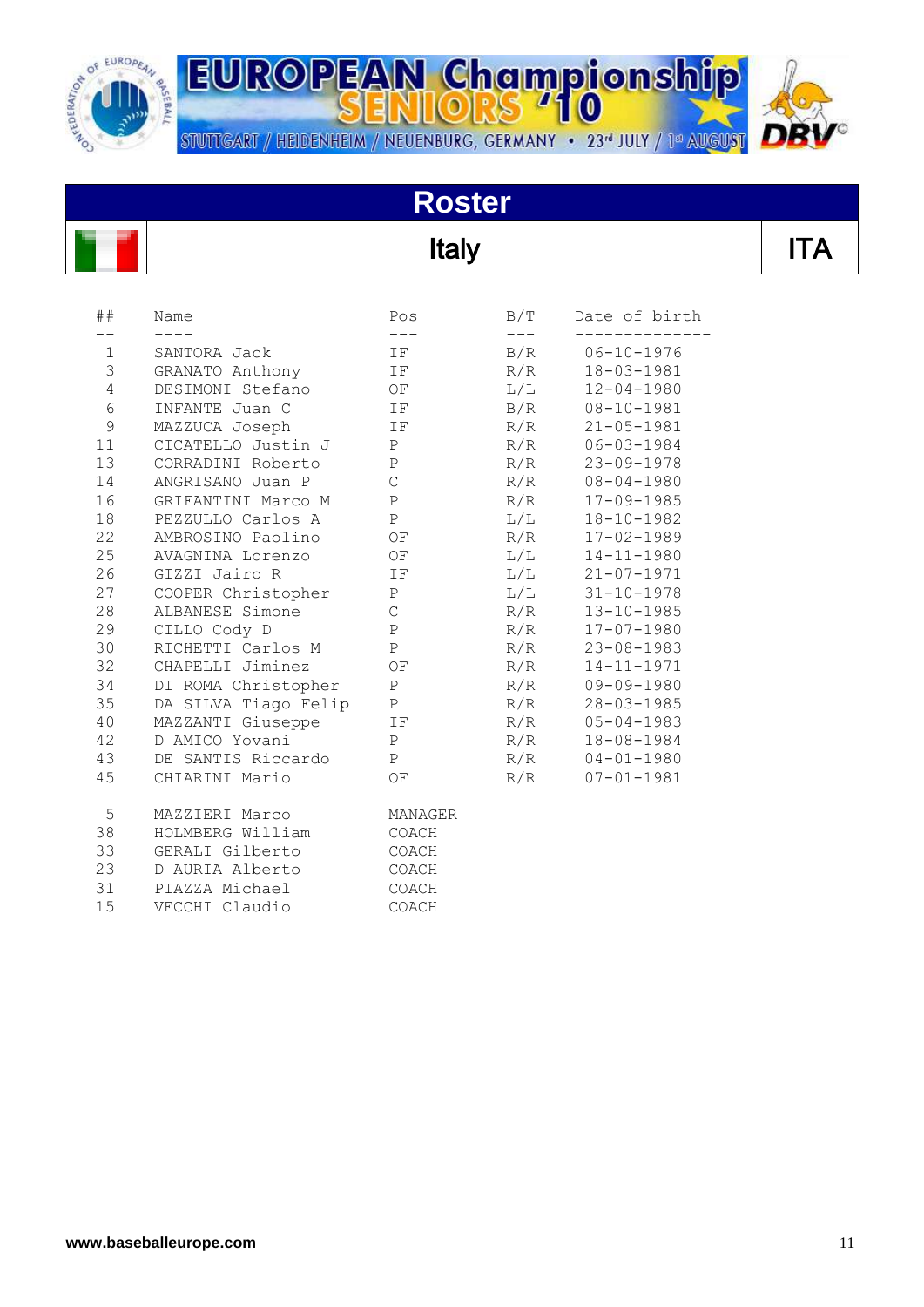

STUTTGART / HEIDENHEIM / NEUENBURG, GERMANY • 23<sup>d</sup> JULY / 1<sup>d</sup> AUGUST



#### **Roster**

#### **Netherlands**

|--|--|--|

| ##              | Name                 | Pos           | B/T | Date of birth    |
|-----------------|----------------------|---------------|-----|------------------|
|                 |                      |               |     |                  |
| $\mathbf{2}$    | DAANTJI Shaldimar    | OF            | R/R | $04 - 05 - 1984$ |
| 3               | DRIEL v Berry        | RHP           | R/R | $26 - 12 - 1984$ |
| 4               | HALMAN Jason         | $\mathcal{C}$ | R/R | $28 - 02 - 1989$ |
| 5               | SLUIJTER Jeroen      | IF            | R/R | $02 - 04 - 1975$ |
| $\overline{7}$  | KEMP Dwayne          | IF            | R/R | $24 - 02 - 1988$ |
| 8               | DUURSMA Michael      | IF            | R/R | $26 - 02 - 1978$ |
| 13              | KAMPEN v Michiel     | RHP           | R/R | $23 - 01 - 1976$ |
| 14              | DRAIJER Dorotheus    | RHP           | R/R | $30 - 09 - 1973$ |
| 15              | NOOIJ Sebastiaan     | $\mathsf{C}$  | R/R | $26 - 11 - 1987$ |
| 18              | KLOOSTER v t Dirk    | OF            | L/L | $23 - 04 - 1976$ |
| 19              | CORDEMANS Robbie     | RHP           | R/R | $31 - 10 - 1974$ |
| 21              | KINGSALE Eugene      | OF            | R/R | $20 - 08 - 1976$ |
| 23              | HEIJSTEK Kevin       | RHP           | R/R | $19 - 04 - 1988$ |
| 24              | JONG de Sidney       | $\mathcal{C}$ | R/R | $14 - 04 - 1979$ |
| 25              | BERGMAN David        | RHP           | R/R | $16 - 08 - 1981$ |
| 26              | JONG de Bas          | OF            | R/R | $10 - 09 - 1979$ |
| 27              | ROMBLEY Danny        | OF            | R/R | $26 - 11 - 1979$ |
| 29              | HUIJSER Mourik       | $\mathbb{C}$  | R/R | $24 - 04 - 1991$ |
| 30              | LEGITO Raylinoe      | IF            | R/R | $26 - 07 - 1978$ |
| 33              | ASJES Arschwin       | RHP           | R/R | $19 - 09 - 1985$ |
| 36              | MARKWELL Diegomar    | LHP           | L/L | $08 - 08 - 1980$ |
| 37              | ENGELHARDT Bryan     | OF/OF         | L/L | $10 - 01 - 1982$ |
| 40              | GUSTINA Gregory      | LHP           | L/L | $12 - 08 - 1973$ |
| 41              | ROOI McVince         | IF            | R/R | $13 - 12 - 1981$ |
| 44              | BOYD Leon            | RHP           | R/R | $30 - 08 - 1983$ |
| 12 <sup>°</sup> | STOECKEL Jim         | MANAGER       |     |                  |
| 32              | THIJSSEN Ben         | COACH         |     |                  |
| 9               | <b>JANSSEN Steve</b> | COACH         |     |                  |
| 34              | MARTINUS Wim         | COACH         |     |                  |
| 38              | SMEETS Tjerk         | COACH         |     |                  |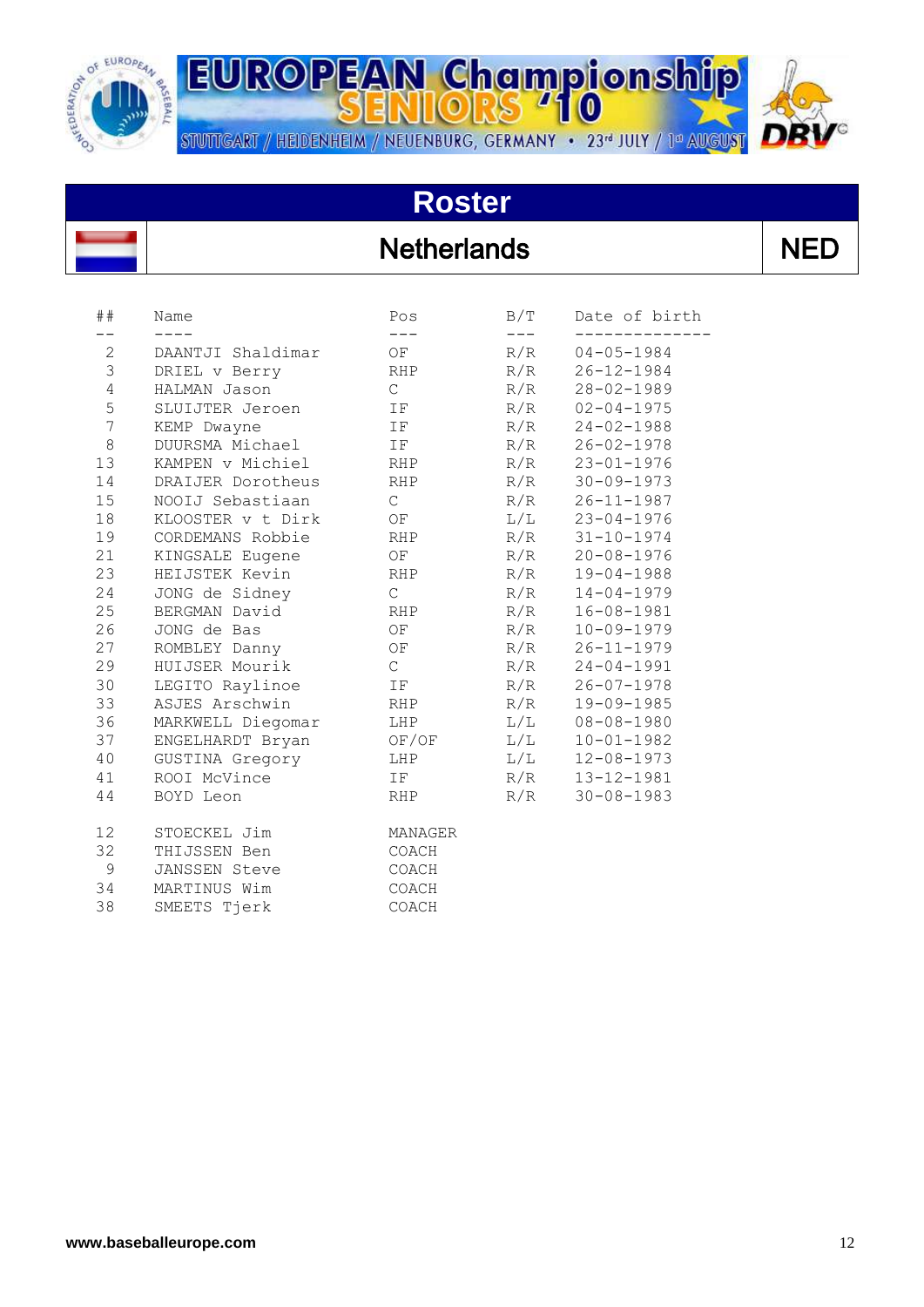

**EUROPEAN Championship** STUTTGART / HEIDENHEIM / NEUENBURG, GERMANY • 23<sup>d</sup> JULY / 1<sup>d</sup> AUGUST



# **Roster**

| <b>Spain</b> |     |               | <b>ESP</b> |
|--------------|-----|---------------|------------|
|              | B/T | Date of birth |            |
|              |     |               |            |

| ##              | Name                 | Pos                 | B/T           | Date of birth    |
|-----------------|----------------------|---------------------|---------------|------------------|
| $- -$           | $- - - -$            | $\qquad \qquad - -$ | $\frac{1}{2}$ |                  |
| $\mathbf{1}$    | SANCHEZ Daniel E TF  |                     | R/R           | 14-11-1987       |
| $\mathcal{S}$   | FEBLES Emmanuel Y IF |                     | R/R           | $05 - 01 - 1987$ |
| 5 <sub>1</sub>  | FENTE Ruben D        | P                   | R/R           | $31 - 10 - 1989$ |
| $7\overline{ }$ | DIAZ Orlando J       | $\mathbb C$         | R/R           | 24-06-1986       |
| 9               | NAVARRO Dewis F      | $\mathbb{C}$        | R/R           | 19-06-1978       |
| 11              | CASTILLO Jesus E IF  |                     | R/R           | $18 - 09 - 1983$ |
| 12              | DOMERO William J     | OF                  | R/R           | $18 - 01 - 1980$ |
| 15              | NOGUERA Antonio      | P                   | L/L           | $26 - 02 - 1988$ |
| 16              | OLIVERA Manual T     | P                   | L/L           | 08-12-1977       |
|                 | 17 CARRILLO Marc     | IF                  | R/R           | $05 - 10 - 1984$ |
| 19              | GALVAN Lesther A OF  |                     | R/R           | $10 - 04 - 1990$ |
| 20              | BELMONTE Pedro P     | $\mathbb{P}$        | R/R           | $17 - 03 - 1972$ |
| 22              | MONTIEL Richard H IF |                     | R/R           | $13 - 08 - 1979$ |
| 23              | DeLos SANTOS Sammy P |                     | R/R           | 09-12-1989       |
| 24              | MARTINEZ Daniel A OF |                     | L/L           | $03 - 07 - 1987$ |
| 25              | RIERA Jose L         | IF                  | L/L           | 19-12-1973       |
| 27              | LEAL Remigio         | P                   | R/R           | $01 - 10 - 1963$ |
| 29              | HERNANDEZ Yoel P     |                     | R/R           | $20 - 05 - 1974$ |
|                 | 33 PEREZ Luis J      | OF                  | R/R           | 17-08-1982       |
| 45              | SACRAMENTO Lowuin A  | P                   | R/R           | $04 - 09 - 1987$ |
| 54              | CRUZ Jose E          | P                   | B/R           | $04 - 09 - 1984$ |
| 57              | GUTIERREZ Fernando J | P                   | R/R           | 25-09-1980       |
| 2               | MAZZOTTI Mauro       | MANAGER             |               |                  |
| 14              | ERROZ Miguel         | COACH               |               |                  |
| 8               | DIAZ Candelario      | COACH               |               |                  |
| 31              | DUARTE Renny         | COACH               |               |                  |
| 18              | CRESPO Manny         | COACH               |               |                  |
| 28              | CANO Felix           | COACH               |               |                  |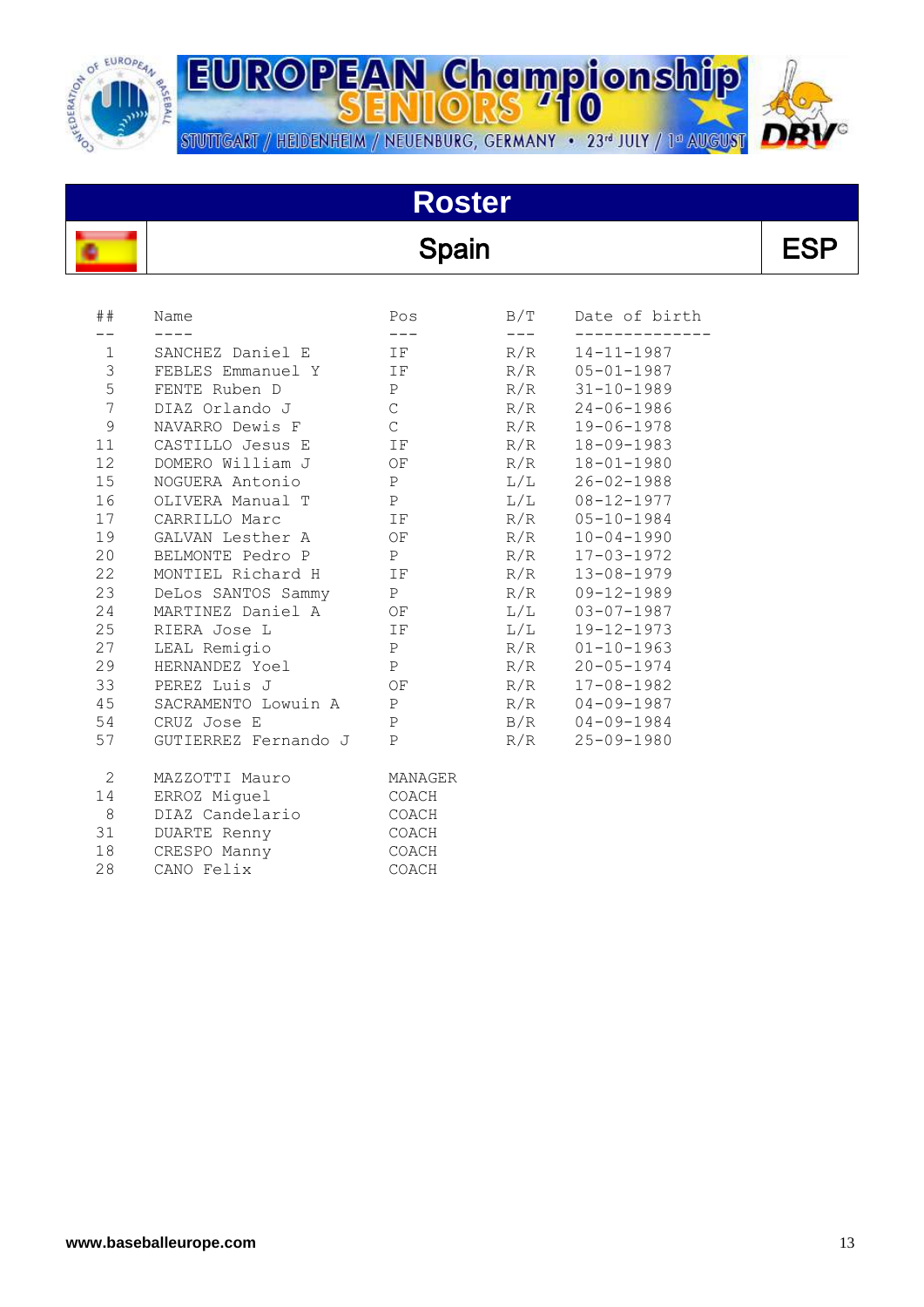

# **Roster**

#### Sweden SWE

| ##               | Name                    | Pos                       | B/T          | Date of birth      |
|------------------|-------------------------|---------------------------|--------------|--------------------|
| 3                | OHLSSON Lukas           | $\qquad \qquad - -$<br>IF | $---$<br>L/R | $22 - 02 - 1991$   |
| $\overline{4}$   | LAUSEN Robin            | C/OF                      |              | $L/R$ 07-04-1991   |
| 5                | JOHANNESSEN Bjorn       | OF                        | L/R          | $14 - 11 - 1974$   |
| $\boldsymbol{7}$ | SORGI Adam              | IF                        | L/R          | $17 - 12 - 1984$   |
| $\,8\,$          | PILEGARD Magnus         | C/IF                      |              | $L/R$ 06-11-1978   |
| 11               | JOHANNESSEN Peter       | OF                        |              | $L/R$ 30-10-1984   |
| 12               | LEANDER Rickard         | P/IF                      |              | $L/R$ 01-07-1984   |
| 13               | LINDGREN Per            | OF                        |              | R/R 05-11-1971     |
| 15               | SOUBIEA Nicholas        | P                         | R/R          | $23 - 01 - 1987$   |
| 16               | DIONNE Curtis           | P/IF                      | R/R          | $22 - 10 - 1978$   |
| 17               | ELFVING Peter           | $\mathsf C$               |              | $L/R$ 20-03-1978   |
| 19               | KARLSSON Kent           | P                         |              | R/R 29-07-1977     |
| 20               | JOHANSSON Christoffe OF |                           |              | $R/R$ $01-04-1988$ |
| 22               | REIMER Rickard          | P/IF                      | R/R          | $18 - 02 - 1971$   |
| 24               | SJOBERG Kristoffer      | IF                        | R/R          | $22 - 03 - 1990$   |
| 25               | JANSSON Thomas          | IF                        |              | $L/R$ 07-10-1984   |
| 26               | KLASSON Joakim          | P                         |              | R/R 01-12-1983     |
| 27               | JANSSON Peter           | P                         |              | $L/R$ 25-09-1986   |
| 29               | ANDERSSON Michael       | $\, {\bf P}$              |              | R/R 20-02-1985     |
| 31               | KLASSON Jakob           | $\, {\bf P}$              | R/R          | $19 - 01 - 1989$   |
| 33               | DERMENDZIEV Anthony OF  |                           | L/R          | $02 - 03 - 1973$   |
| 34               | JOHANSSON Henrik        | IF                        | R/R          | $15 - 01 - 1986$   |
| 36               | CARLSTEDT Oscar         | P                         | L/R          | $17 - 05 - 1991$   |
| 37               | SJORS Per               | $\mathbf{P}$              | L/R          | $15 - 12 - 1988$   |
| 42               | COOK Dennis             | MANAGER                   |              |                    |
| 23               | LABAY Stephen           | COACH                     |              |                    |
| 47               | SCUDDER Scott           | COACH                     |              |                    |
| 10               | SKILES Douglas          | COACH                     |              |                    |
| 22               | REIMER Rickard          | COACH                     |              |                    |



 $\overline{\phantom{a}}$ 

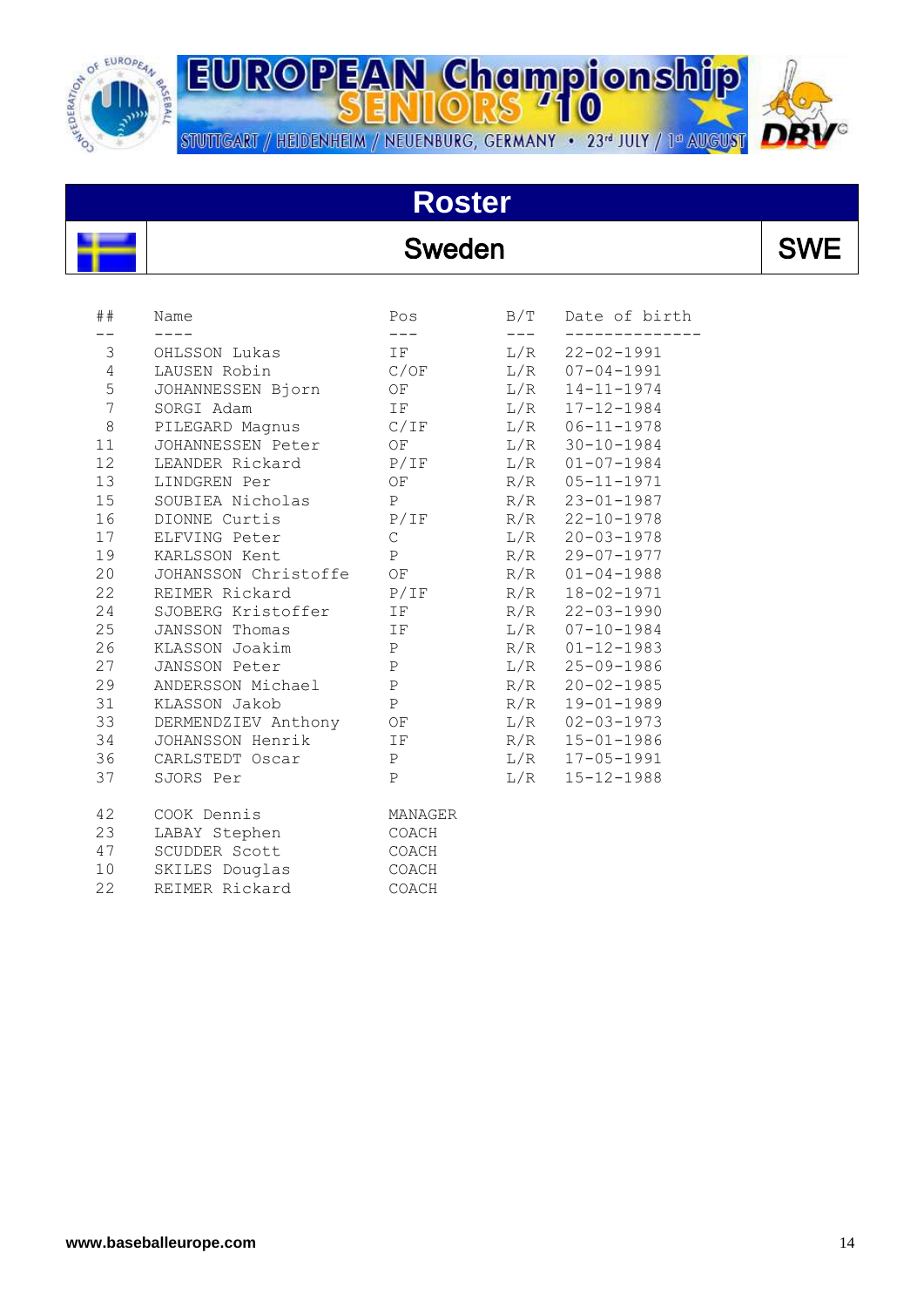

**EUROPEAN Championship** STUTTGART / HEIDENHEIM / NEUENBURG, GERMANY • 23<sup>d</sup> JULY / 1<sup>d</sup> AUGUST

# **Roster**

#### Ukraine

| ##                     | Name                 | Pos          | B/T   | Date of birth    |
|------------------------|----------------------|--------------|-------|------------------|
|                        |                      | $---$        | $---$ |                  |
| $1 \quad \blacksquare$ | TIKHONETS Serhiy     | IF           | R/R   | $27 - 04 - 1983$ |
| 3                      | BOYKO Roman          | IF           | L/R   | $13 - 12 - 1993$ |
| $7\phantom{.}$         | KUBALSKYY Andriy OF  |              | R/R   | $28 - 06 - 1983$ |
| $\,8\,$                | NELIPA Dmytro        | OF           | R/R   | $11 - 05 - 1974$ |
| $\mathsf 9$            | KOROLEV Konstyatyn P |              | R/R   | $08 - 07 - 1992$ |
| 11                     | MAKSYMOV Serhniy     | P            | L/L   | $21 - 12 - 1984$ |
| 12                     | ARBELAY Raydel B IF  |              | L/R   | $27 - 11 - 1970$ |
| 14                     | LIMARENKO Dmytro P   |              | R/R   | $15 - 01 - 1991$ |
| 15                     | GLUKHIY Olexiy OF    |              | R/R   | $16 - 09 - 1979$ |
| 16                     | CHEREPANOV Ivan      | $\mathsf C$  | R/R   | $31 - 12 - 1980$ |
| 17                     | STOVBA Bogdan        | $\mathsf{C}$ | R/R   | $04 - 02 - 1992$ |
| 19                     | KOROLEV Anatolliy    | P            | R/R   | $20 - 10 - 1976$ |
| 21                     | SYMCHYNA Maksym      | $\mathsf{C}$ | R/R   | $26 - 12 - 1989$ |
| 23                     | DOVGALENKO Viktor P  |              | R/R   | $06 - 03 - 1988$ |
| 27                     | AGAPOV Denys         | IF           | R/R   | $09 - 07 - 1983$ |
| 33                     | LOPATA Roman         | IF           | R/R   | $16 - 04 - 1987$ |
| 36                     | LITVINCHUK Ihor      | P            | L/L   | $21 - 06 - 1986$ |
| 55                     | DEYKUN Ruslan        | IF           | R/R   | $05 - 09 - 1973$ |
| 88                     | YATSYUK Roman        | P            | L/R   | $28 - 10 - 1974$ |
| 5                      | BOYKO Oleg           | MANAGER      |       |                  |
| 25                     | BOYKO Yuriy          | COACH        |       |                  |
|                        | BAKAN Stanislav      | COACH        |       |                  |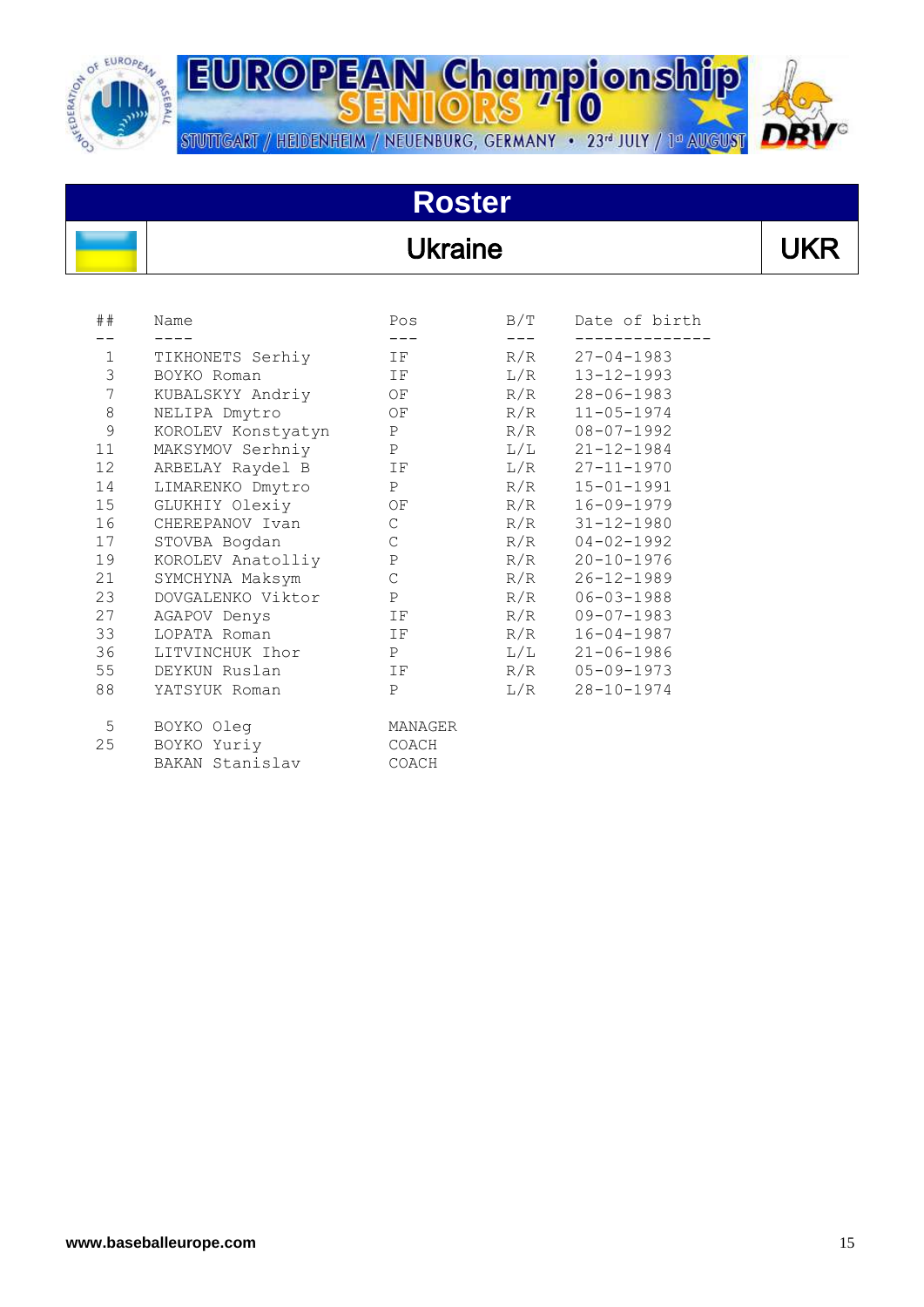

| <b>Teams</b>               |                            |  |  |  |  |  |
|----------------------------|----------------------------|--|--|--|--|--|
| Pool A                     | Pool B                     |  |  |  |  |  |
| <b>Belgium</b>             | <b>Ex</b> Croatia          |  |  |  |  |  |
| Czech Republic             | <b>State</b> Great Britain |  |  |  |  |  |
| <b>France</b>              | $E$ Greece                 |  |  |  |  |  |
| Germany                    | <b>T</b> Italy             |  |  |  |  |  |
| $\blacksquare$ Netherlands | <b>C</b> Spain             |  |  |  |  |  |
| Ukraine                    | Sweden                     |  |  |  |  |  |

|                    | <b>Schedule</b> |                 |      |                            |                            |                |      |
|--------------------|-----------------|-----------------|------|----------------------------|----------------------------|----------------|------|
| Game               | At time         | <b>Ballpark</b> | Pool | Home team                  | Visiting team              | Final<br>Score | Inn. |
|                    |                 |                 |      | Friday 23rd July           |                            |                |      |
| 1                  | 10:30           | Stuttgart       | B    | <b>Croatia</b>             | Great Britain              |                |      |
| 2                  | 13:00           | Heidenheim      | B    | Sweden                     | Greece                     |                |      |
| 3                  | 14:30           | Stuttgart       | B    | <b>T</b> Italy             | <b>C</b> Spain             |                |      |
| 4                  | 17:00           | Neuenburg       | A    | <b>France</b>              | <b>Belgium</b>             |                |      |
| 5                  | 18:00           | Heidenheim      | A    | Czech Republic             | $\blacksquare$ Netherlands |                |      |
| 6                  | 19:00           | Stuttgart       | A    | Ukraine                    | Germany                    |                |      |
| Saturday 24th July |                 |                 |      |                            |                            |                |      |
| $\overline{7}$     | 10:30           | Stuttgart       | B    | <b>Company</b> Spain       | Croatia                    |                |      |
| 8                  | 13:00           | Heidenheim      | A    | <b>Belgium</b>             | Ukraine                    |                |      |
| 9                  | 14:30           | Stuttgart       | B    | Great Britain              | Sweden                     |                |      |
| 10                 | 16:00           | Neuenburg       | A    | $\blacksquare$ Netherlands | <b>France</b>              |                |      |
| 11                 | 18:00           | Heidenheim      | B    | Greece                     | <b>T</b> Italy             |                |      |
| 12                 | 19:00           | Stuttgart       | A    | Germany                    | Czech Republic             |                |      |
|                    |                 |                 |      | Sunday 25th July           |                            |                |      |
| 13                 | 10:30           | Stuttgart       | B    | Great Britain              | <b>T</b> Italy             |                |      |
| 14                 | 13:00           | Heidenheim      | B    | Sweden                     | Croatia                    |                |      |
| 15                 | 14:30           | Stuttgart       | A    | Germany                    | <b>Belgium</b>             |                |      |
| 16                 | 15:00           | Neuenburg       | A    | <b>France</b>              | Czech Republic             |                |      |
| 17                 | 18:00           | Heidenheim      | A    | $\blacksquare$ Netherlands | Ukraine                    |                |      |
| 18                 | 19:00           | Stuttgart       | B    | Spain                      | Greece                     |                |      |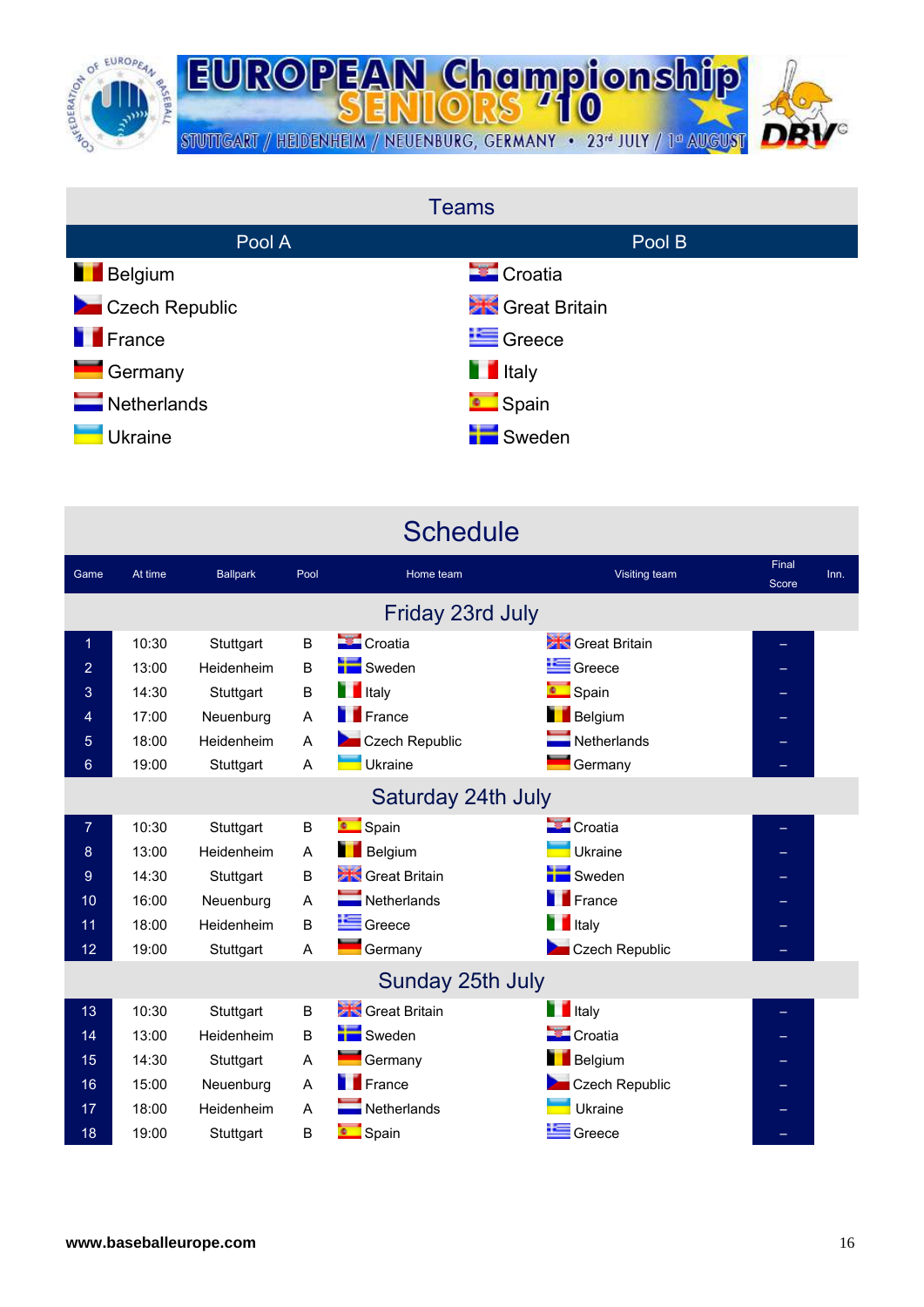

| Monday 26th July |                   |            |   |                            |                            |   |  |  |
|------------------|-------------------|------------|---|----------------------------|----------------------------|---|--|--|
| 19               | 10:30             | Stuttgart  | A | Czech Republic             | <b>Belgium</b>             |   |  |  |
| 20               | 13:00             | Heidenheim | B | <b>Stro</b> Great Britain  | <b>C</b> Spain             |   |  |  |
| 21               | 14:30             | Stuttgart  | B | <b>Croatia</b>             | Greece                     | - |  |  |
| 22 <sub>2</sub>  | 17:00             | Neuenburg  | A | <b>France</b>              | Ukraine                    | - |  |  |
| 23               | 18:00             | Heidenheim | A | $\blacksquare$ Netherlands | Germany                    |   |  |  |
| 24               | 19:00             | Stuttgart  | B | <b>N</b> Sweden            | <b>T</b> Italy             |   |  |  |
|                  | Tuesday 27th July |            |   |                            |                            |   |  |  |
| 25               | 10:30             | Stuttgart  | B | <b>Company</b> Spain       | Sweden                     |   |  |  |
| 26               | 13:00             | Heidenheim | A | Ukraine                    | Czech Republic             |   |  |  |
| 27               | 14:30             | Stuttgart  | A | <b>Belgium</b>             | $\blacksquare$ Netherlands | ⇔ |  |  |
| 28               | 17:00             | Neuenburg  | B | Greece                     | <b>State</b> Great Britain | - |  |  |
| 29               | 18:00             | Heidenheim | B | <b>T</b> Italy             | <b>Croatia</b>             |   |  |  |
| 30               | 19:00             | Stuttgart  | Α | Germany                    | <b>France</b>              |   |  |  |

**EUROPEAN Championship** 

STUTTGART / HEIDENHEIM / NEUENBURG, GERMANY · 23<sup>rd</sup> JULY / 1ª AUGUST

| Game                | At time    | <b>Ballpark</b> | Pool         | Home team                                                                               | Visiting team       | Final<br>Score | Inn. |
|---------------------|------------|-----------------|--------------|-----------------------------------------------------------------------------------------|---------------------|----------------|------|
| Wednesday 28th July |            |                 |              |                                                                                         |                     |                |      |
| 31                  | 14:00*     | Stuttgart       | Fi.          | $\bullet$ :: A6 ::                                                                      | $\bullet$ :: B6 ::  |                |      |
| 32                  | 18:00*     | Heidenheim      | Fi           | $\bullet$ :: A5 ::                                                                      | $\bullet$ :: B5 ::  |                |      |
| 33                  | 19:00*     | Stuttgart       | Fi           | $\bullet$ :: A4 ::                                                                      | $\bullet$ :: B4 ::  |                |      |
|                     |            |                 |              | Thursday 29th July                                                                      |                     |                |      |
| 34                  | 14:00**    | Stuttgart       | C            | $\bullet$ :: A1 ::                                                                      | $\bullet$ : B3 :    |                |      |
| 35                  | 18:00**    | Heidenheim      | $\mathsf{C}$ | $\bullet$ :: A2 ::                                                                      | $\bullet$ :: B2 ::  |                |      |
| 36                  | 19:00**    | Stuttgart       | $\mathsf{C}$ | $\bullet$ :: B1 ::                                                                      | $\bullet$ :: A3 ::  |                |      |
|                     |            |                 |              | Friday 30th July                                                                        |                     |                |      |
| 37                  | 14:00**    | Stuttgart       | $\mathsf{C}$ | $\bullet$ : B3 ::                                                                       | $\bullet$ :: A3 ::  |                |      |
| 38                  | 18:00**    | Heidenheim      | $\mathsf{C}$ | $\bullet$ :: B2 ::                                                                      | $\bullet$ :: A1 ::  |                |      |
| 39                  | 19:00**    | Stuttgart       | $\mathsf{C}$ | $\bullet$ :: B1 ::                                                                      | $\bullet$ :: A2 ::  |                |      |
|                     |            |                 |              | Saturday 31st July                                                                      |                     |                |      |
| 40                  | 12:00***   | Stuttgart       | $\mathsf{C}$ | $\bullet$ :: A2 ::                                                                      | $\bullet$ :: B3 ::  |                |      |
| 41                  | 15:00***   | Heidenheim      | $\mathsf{C}$ | $\bullet$ :: A3 ::                                                                      | $\bigcirc$ :: B2 :: |                |      |
| 42                  | $17:00***$ | Stuttgart       | $\mathsf{C}$ | $\bullet$ : A1 ::                                                                       | $\Theta$ :: B1 ::   |                |      |
|                     |            |                 |              | <b>Sunday 1st August</b>                                                                |                     |                |      |
| 43                  | 14:00      | Stuttgart       | Fi.          | $\bullet$ :: N.1 ::                                                                     | $\bullet$ :: N.2 :: |                |      |
|                     |            |                 |              | In each game the home team is named first // * home team will be decided by draw of lot |                     |                |      |

\*\* German game 19:00 in Stuttgart // \*\*\* German game 17:00 in Stuttgart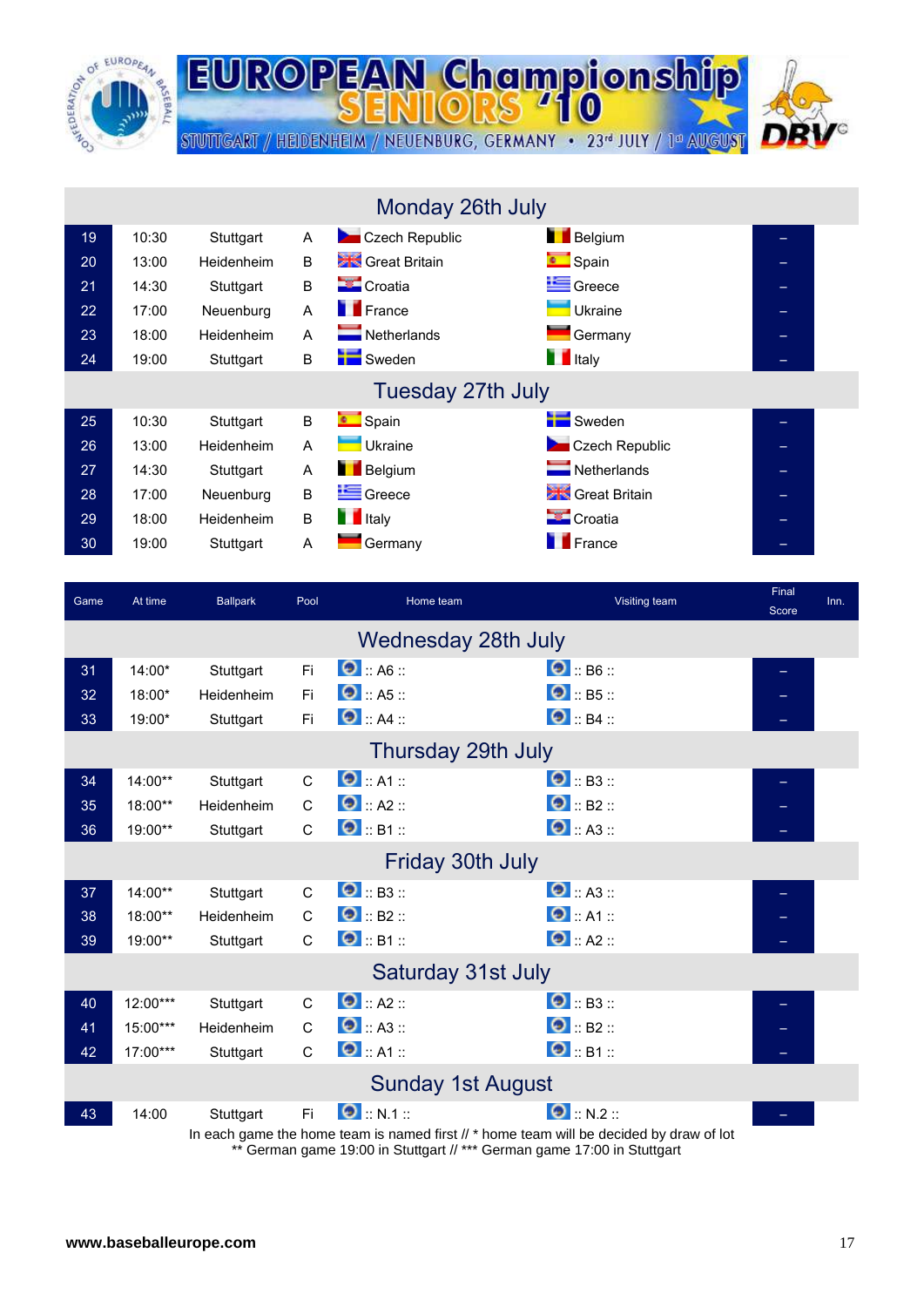

#### **Technical Appointments**

# Friday **23rd July**

| <b>Field</b>                                     | <b>Time</b>                                                                                       |  | <b>Home Team</b>                                                                              | <b>Visitor Team</b>  |                                   |
|--------------------------------------------------|---------------------------------------------------------------------------------------------------|--|-----------------------------------------------------------------------------------------------|----------------------|-----------------------------------|
| Stuttgart                                        | 10:30                                                                                             |  | <b>CROATIA</b>                                                                                | <b>GREAT BRITAIN</b> |                                   |
| <b>Umpires:</b><br>Scorekeepers:<br><b>T.C.:</b> | <b>WAIDER Jens (GER)</b><br><b>GILK Gerhard (GER)</b><br><b>ELSISHANS Jürgen (GER)</b>            |  | <b>BONILLA Sixto (ESP)</b><br><b>MÜNCHEBERG Sven (GER)</b>                                    |                      | <b>POSNEY Christian (GER)</b>     |
| <b>Field</b>                                     | <b>Time</b>                                                                                       |  | <b>Home Team</b>                                                                              | <b>Visitor Team</b>  |                                   |
| Heidenheim 13:00                                 |                                                                                                   |  | <b>SWEDEN</b>                                                                                 | <b>GREECE</b>        |                                   |
| Umpires:<br>Scorekeepers:<br>T.C.                | <b>MAKOUCHETCHEV Serge (FRA)</b><br><b>SCHUHMACHER Robert (GER)</b><br><b>FANARA Angelo (ITA)</b> |  | <b>LEONE Pierfranco (ITA)</b><br><b>WINKLER Stephanie (GER)</b>                               |                      | <b>KULHANEK David (CZE)</b>       |
| <b>Field</b>                                     | <b>Time</b>                                                                                       |  | <b>Home Team</b>                                                                              | <b>Visitor Team</b>  |                                   |
| Stuttgart                                        | 14:30                                                                                             |  | <b>ITALY</b>                                                                                  | <b>SPAIN</b>         |                                   |
| <b>Umpires:</b><br>Scorekeepers:<br>$T.C.$ :     | <b>BESZCZYNSKI Dana (AUT)</b><br><b>SCHULZE Peter (GER)</b><br><b>ESSELMAN Jan (NED)</b>          |  | <b>POSNEY Christian (GER)</b><br><b>MÜNCHEBERG Sven (GER)</b>                                 |                      | <b>BAEYENS Patrick (BEL)</b>      |
| <b>Field</b>                                     | <b>Time</b>                                                                                       |  | <b>Home Team</b>                                                                              | <b>Visitor Team</b>  |                                   |
| Neuenburg                                        | 17:00                                                                                             |  | <b>FRANCE</b>                                                                                 | <b>BELGIUM</b>       |                                   |
| <b>Umpires:</b><br>Scorekeepers:<br><b>T.C.:</b> | <b>JORGENSEN Henrik (SWE)</b><br><b>NEUPER Malte (GER)</b><br><b>BUNTA Frantisek (SVK)</b>        |  | <b>MULLER Darrin (GBR)</b><br><b>NESTKE Daniel (GER)</b>                                      |                      | <b>HEIJNINGEN van Henri (NED)</b> |
| <b>Field</b>                                     | <b>Time</b>                                                                                       |  | <b>Home Team</b>                                                                              | <b>Visitor Team</b>  |                                   |
| Heidenheim 18:00                                 |                                                                                                   |  | <b>CZECH REPUBLIC</b>                                                                         | <b>NETHERLANDS</b>   |                                   |
| <b>Umpires:</b><br>Scorekeepers:<br>T.C.         | <b>BIEHL Dirk (GER)</b><br><b>WINKLER Stephanie (GER)</b><br><b>MEURANT Jean Marie (FRA)</b>      |  | <b>KULHANEK David (CZE)</b><br><b>ALBRECHT Marco (GER)</b><br><b>SCHUHMACHER Robert (GER)</b> |                      |                                   |